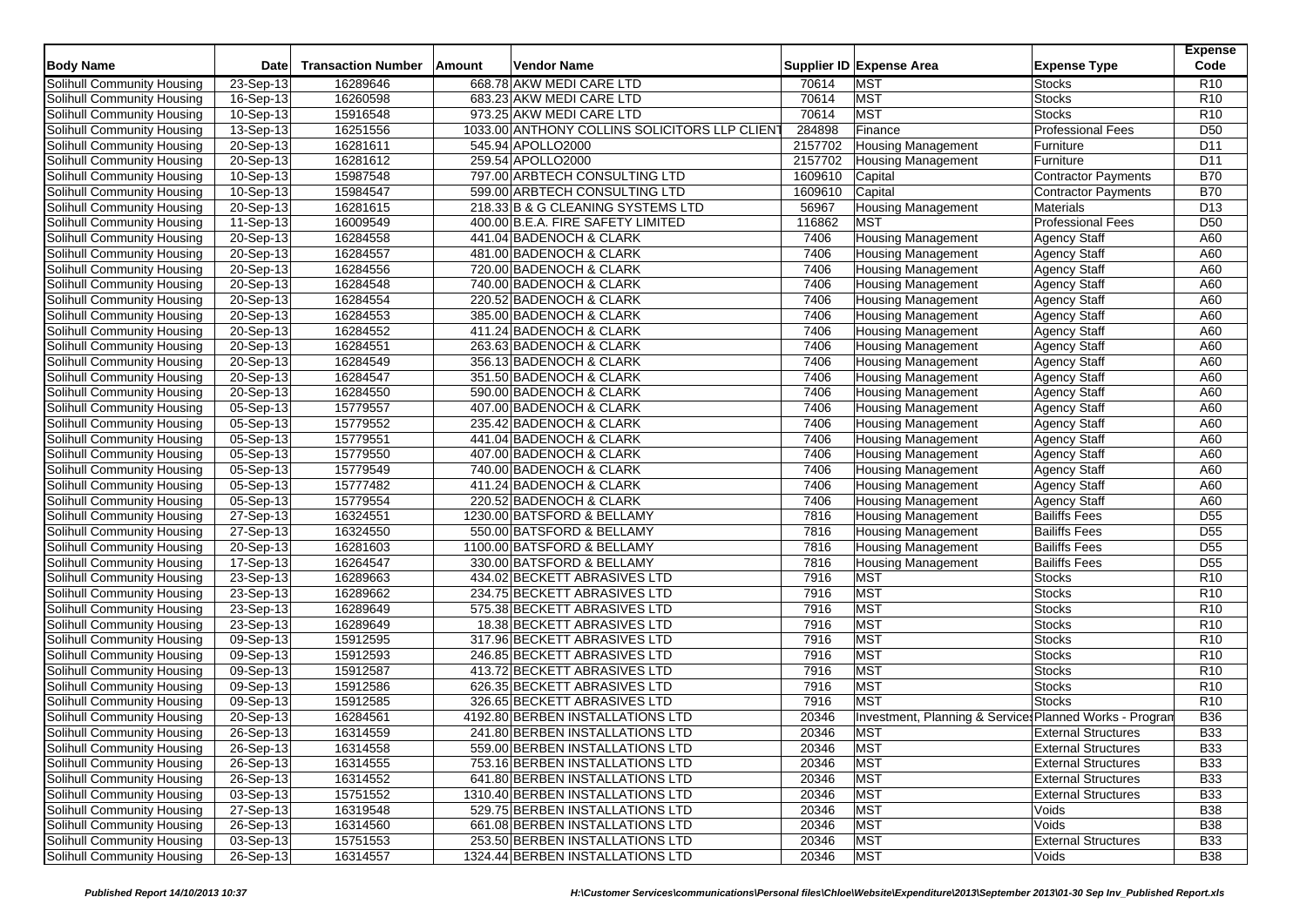| <b>Body Name</b>           | Date                    | <b>Transaction Number</b> | Amount | <b>Vendor Name</b>                         |         | Supplier ID Expense Area                              | <b>Expense Type</b>        | <b>Expense</b><br>Code |
|----------------------------|-------------------------|---------------------------|--------|--------------------------------------------|---------|-------------------------------------------------------|----------------------------|------------------------|
| Solihull Community Housing | 26-Sep-13               | 16314556                  |        | 906.07 BERBEN INSTALLATIONS LTD            | 20346   | <b>MST</b>                                            | Voids                      | <b>B38</b>             |
| Solihull Community Housing | 26-Sep-13               | 16314553                  |        | 1242.27 BERBEN INSTALLATIONS LTD           | 20346   | <b>MST</b>                                            | Voids                      | <b>B38</b>             |
| Solihull Community Housing | $\overline{03-Sep-13}$  | 15751554                  |        | 539.08 BERBEN INSTALLATIONS LTD            | 20346   | <b>MST</b>                                            | Voids                      | <b>B</b> 38            |
| Solihull Community Housing | $26-Sep-13$             | 16314554                  |        | 559.00 BERBEN INSTALLATIONS LTD            | 20346   | <b>MST</b>                                            | <b>Estate Management</b>   | <b>B37</b>             |
| Solihull Community Housing | 20-Sep-13               | 16284560                  |        | 284.00 BERBEN INSTALLATIONS LTD            | 20346   | Capital                                               | <b>Contractor Payments</b> | <b>B70</b>             |
| Solihull Community Housing | $\overline{26}$ -Sep-13 | 16318785                  |        | 9446.23 BERBEN INSTALLATIONS LTD           | 20346   | Capital                                               | <b>Contractor Payments</b> | <b>B70</b>             |
| Solihull Community Housing | $26-Sep-13$             | 16318785                  |        | 137.50 BERBEN INSTALLATIONS LTD            | 20346   | Investment, Planning & Services Utility Related Works |                            | <b>B34</b>             |
| Solihull Community Housing | 20-Sep-13               | 16284563                  |        | 716.17 BRITISH GAS BUSINESS                | 11498   | <b>Housing Management</b>                             | Gas                        | <b>B10</b>             |
| Solihull Community Housing | 20-Sep-13               | 16284562                  |        | 1853.11 BRITISH GAS BUSINESS               | 11498   | <b>Housing Management</b>                             | Gas                        | <b>B10</b>             |
| Solihull Community Housing | $20-Sep-13$             | 16281605                  |        | 435.74 BRITISH GAS BUSINESS                | 11498   | <b>Housing Management</b>                             | Gas                        | <b>B10</b>             |
| Solihull Community Housing | 24-Sep-13               | 16296551                  |        | 1485.00 BROPHY RIAZ AND PARTNERS CHARTERED | 167258  | Capital                                               | <b>Contractor Payments</b> | <b>B70</b>             |
| Solihull Community Housing | 24-Sep-13               | 16296550                  |        | 1125.00 BROPHY RIAZ AND PARTNERS CHARTERED | 167258  | Capital                                               | <b>Contractor Payments</b> | <b>B70</b>             |
| Solihull Community Housing | 26-Sep-13               | 16318786                  |        | 1290.00 BROPHY RIAZ AND PARTNERS CHARTERED | 167258  | Capital                                               | Contractor Payments        | <b>B70</b>             |
| Solihull Community Housing | 26-Sep-13               | 16317580                  |        | 1140.00 BROPHY RIAZ AND PARTNERS CHARTERED | 167258  | Capital                                               | <b>Contractor Payments</b> | <b>B70</b>             |
|                            | $05-Sep-13$             | 15777427                  |        | 270.00 BROPHY RIAZ AND PARTNERS CHARTERED  | 167258  | Capital                                               | <b>Contractor Payments</b> | <b>B70</b>             |
| Solihull Community Housing |                         |                           |        |                                            |         |                                                       |                            | <b>B70</b>             |
| Solihull Community Housing | $\overline{05}$ -Sep-13 | 15777423                  |        | 1169.40 BROPHY RIAZ AND PARTNERS CHARTERED | 167258  | Capital                                               | <b>Contractor Payments</b> |                        |
| Solihull Community Housing | 05-Sep-13               | 15777421                  |        | 1620.00 BROPHY RIAZ AND PARTNERS CHARTERED | 167258  | Capital                                               | Contractor Payments        | <b>B70</b>             |
| Solihull Community Housing | 05-Sep-13               | 15777425                  |        | 1548.00 BROPHY RIAZ AND PARTNERS CHARTERED | 167258  | Capital                                               | <b>Contractor Payments</b> | <b>B70</b>             |
| Solihull Community Housing | 05-Sep-13               | 15777420                  |        | 270.00 BROPHY RIAZ AND PARTNERS CHARTERED  | 167258  | Capital                                               | Contractor Payments        | <b>B70</b>             |
| Solihull Community Housing | 05-Sep-13               | 15777415                  |        | 360.00 BROPHY RIAZ AND PARTNERS CHARTERED  | 167258  | Capital                                               | <b>Contractor Payments</b> | <b>B70</b>             |
| Solihull Community Housing | 05-Sep-13               | 15777411                  |        | 270.00 BROPHY RIAZ AND PARTNERS CHARTERED  | 167258  | Capital                                               | <b>Contractor Payments</b> | <b>B70</b>             |
| Solihull Community Housing | 05-Sep-13               | 15777412                  |        | 270.00 BROPHY RIAZ AND PARTNERS CHARTERED  | 167258  | Capital                                               | <b>Contractor Payments</b> | <b>B70</b>             |
| Solihull Community Housing | 23-Sep-13               | 16289675                  |        | 308.90 BUILDBASE                           | 56468   | <b>MST</b>                                            | <b>Stocks</b>              | R <sub>10</sub>        |
| Solihull Community Housing | 16-Sep-13               | 16260690                  |        | 1696.66 BUILDBASE                          | 56468   | <b>MST</b>                                            | <b>Stocks</b>              | R <sub>10</sub>        |
| Solihull Community Housing | 10-Sep-13               | 15932548                  |        | 725.95 BUILDBASE                           | 56468   | <b>MST</b>                                            | <b>Stocks</b>              | R <sub>10</sub>        |
| Solihull Community Housing | 10-Sep-13               | 15930547                  |        | 442.92 BUILDBASE                           | 56468   | <b>MST</b>                                            | Stocks                     | R <sub>10</sub>        |
| Solihull Community Housing | 09-Sep-13               | 15912619                  |        | 1347.64 BUILDBASE                          | 56468   | <b>MST</b>                                            | <b>Stocks</b>              | R10                    |
| Solihull Community Housing | 05-Sep-13               | 15856547                  |        | 750.00 BYTES TECHNOLOGY GROUP              | 149549  | Capital                                               | ICT - General              | D30                    |
| Solihull Community Housing | $05-Sep-13$             | 15856547                  |        | 1150.00 BYTES TECHNOLOGY GROUP             | 149549  | Capital                                               | ICT - General              | D <sub>30</sub>        |
| Solihull Community Housing | 05-Sep-13               | 15856547                  |        | 100.00 BYTES TECHNOLOGY GROUP              | 149549  | Capital                                               | ICT - General              | D30                    |
| Solihull Community Housing | 12-Sep-13               | 16188565                  |        | 229.06 C & C FLOORING                      | 164498  | <b>MST</b>                                            | Voids                      | <b>B38</b>             |
| Solihull Community Housing | 26-Sep-13               | 16314549                  |        | 536.55 C & C FLOORING                      | 164498  | <b>MST</b>                                            | <b>Internal Works</b>      | <b>B31</b>             |
| Solihull Community Housing | 12-Sep-13               | 16188568                  |        | 347.76 C & C FLOORING                      | 164498  | <b>MST</b>                                            | <b>Internal Works</b>      | <b>B31</b>             |
| Solihull Community Housing | 12-Sep-13               | 16188562                  |        | 217.80 C & C FLOORING                      | 164498  | <b>MST</b>                                            | <b>Internal Works</b>      | <b>B31</b>             |
| Solihull Community Housing | 12-Sep-13               | 16188566                  |        | 229.06 C & C FLOORING                      | 164498  | <b>MST</b>                                            | <b>Internal Works</b>      | <b>B31</b>             |
| Solihull Community Housing | 09-Sep-13               | 15902548                  |        | 743.36 C & C FLOORING                      | 164498  | <b>MST</b>                                            | <b>Internal Works</b>      | <b>B31</b>             |
| Solihull Community Housing | 12-Sep-13               | 16188567                  |        | 303.36 C & C FLOORING                      | 164498  | <b>MST</b>                                            | <b>Internal Works</b>      | <b>B31</b>             |
| Solihull Community Housing | 05-Sep-13               | 15772548                  |        | 355.10 C & C FLOORING                      | 164498  | <b>MST</b>                                            | Stores Issues              | <b>B60</b>             |
| Solihull Community Housing | 26-Sep-13               | 16317587                  |        | 899.50 C & C FLOORING                      | 164498  | <b>Housing Management</b>                             | Furniture                  | D <sub>11</sub>        |
| Solihull Community Housing | 26-Sep-13               | 16317583                  |        | 315.16 C & C FLOORING                      | 164498  | <b>Housing Management</b>                             | Furniture                  | D11                    |
| Solihull Community Housing | 27-Sep-13               | 16319556                  |        | 261.76 C & C FLOORING                      | 164498  | Capital                                               | <b>Contractor Payments</b> | <b>B70</b>             |
| Solihull Community Housing | 09-Sep-13               | 15902550                  |        | 921.34 C & C FLOORING                      | 164498  | <b>MST</b>                                            | <b>Internal Works</b>      | <b>B31</b>             |
| Solihull Community Housing | 26-Sep-13               | 16314550                  |        | 277.78 C & C FLOORING                      | 164498  | <b>MST</b>                                            | <b>Internal Works</b>      | <b>B31</b>             |
| Solihull Community Housing | 12-Sep-13               | 16188570                  |        | 213.68 C & C FLOORING                      | 164498  | <b>MST</b>                                            | Internal Works             | <b>B31</b>             |
| Solihull Community Housing | 09-Sep-13               | 15902549                  |        | 286.33 C & C FLOORING                      | 164498  | <b>MST</b>                                            | <b>Internal Works</b>      | <b>B31</b>             |
| Solihull Community Housing | 03-Sep-13               | 15751550                  |        | 226.88 C & C FLOORING                      | 164498  | <b>MST</b>                                            | <b>Internal Works</b>      | <b>B31</b>             |
| Solihull Community Housing | 10-Sep-13               | 15989547                  |        | 1350.00 CAPITA SYMONDS LTD                 | 218112  | Capital                                               | Contractor Payments        | <b>B70</b>             |
| Solihull Community Housing | 10-Sep-13               | 15988549                  |        | 855.56 CAPITA SYMONDS LTD                  | 218112  | Capital                                               | Contractor Payments        | <b>B70</b>             |
| Solihull Community Housing | 26-Sep-13               | 16317597                  |        | 1190.68 CARETECH (UK) LTD                  | 1610610 | Investment, Planning & Services Adaptations           |                            | <b>B83</b>             |
| Solihull Community Housing | 26-Sep-13               | 16317589                  |        | 2322.43 CARETECH (UK) LTD                  | 1610610 | Investment, Planning & Service Adaptations            |                            | <b>B83</b>             |
| Solihull Community Housing | 05-Sep-13               | 15856552                  |        | 245.00 CEL ELECTRICAL                      | 138018  | Investment, Planning & Services Utility Related Works |                            | <b>B34</b>             |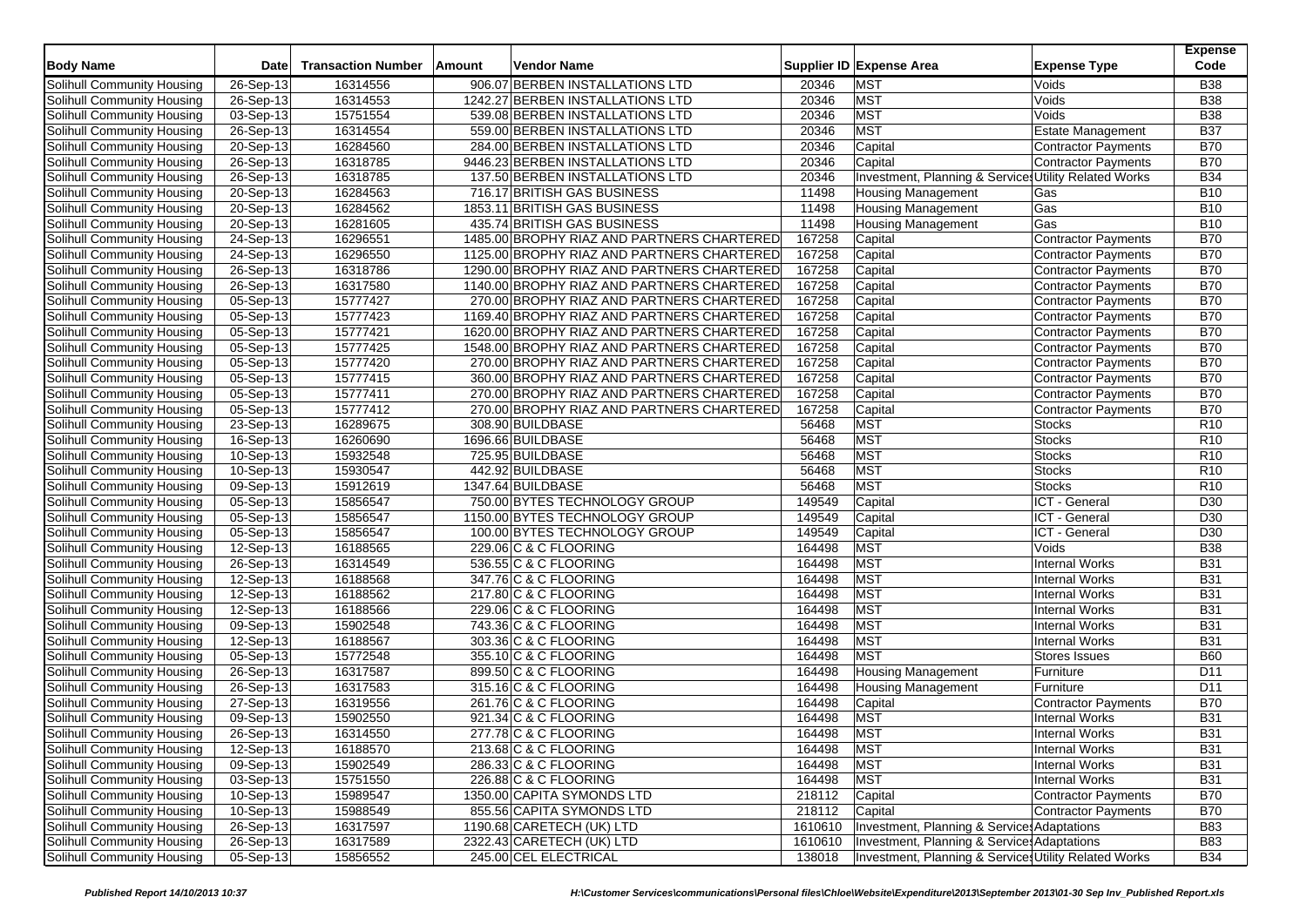| <b>Body Name</b>                  | <b>Date</b>             | <b>Transaction Number</b> | Amount | Vendor Name                                |         | Supplier ID Expense Area                              | <b>Expense Type</b>        | <b>Expense</b><br>Code |
|-----------------------------------|-------------------------|---------------------------|--------|--------------------------------------------|---------|-------------------------------------------------------|----------------------------|------------------------|
| Solihull Community Housing        | $\overline{05}$ -Sep-13 | 15856551                  |        | 410.00 CEL ELECTRICAL                      | 138018  | Investment, Planning & Services Utility Related Works |                            | <b>B34</b>             |
| Solihull Community Housing        | 10-Sep-13               | 15992549                  |        | 318.00 CHARTER OFFICE EQUIPMENT LTD        | 9886    | Finance                                               | Furniture                  | D <sub>11</sub>        |
| Solihull Community Housing        | 10-Sep-13               | 15992547                  |        | 0.40 CHARTER OFFICE EQUIPMENT LTD          | 9886    | Finance                                               | Furniture                  | D <sub>11</sub>        |
| Solihull Community Housing        | 10-Sep-13               | 15992547                  |        | 364.60 CHARTER OFFICE EQUIPMENT LTD        | 9886    | Finance                                               | Furniture                  | D <sub>11</sub>        |
| Solihull Community Housing        | 04-Sep-13               | 15767556                  |        | 442.00 CHARTER OFFICE EQUIPMENT LTD        | 9886    | <b>MST</b>                                            | <b>Office Expenses</b>     | D <sub>20</sub>        |
| Solihull Community Housing        | 26-Sep-13               | 16317610                  |        | 13300.00 CLEARWATER TECHNOLOGY LTD         | 121213  | Capital                                               | <b>Contractor Payments</b> | <b>B70</b>             |
| Solihull Community Housing        | 26-Sep-13               | 16317609                  |        | 13300.00 CLEARWATER TECHNOLOGY LTD         | 121213  | Capital                                               | <b>Contractor Payments</b> | <b>B70</b>             |
| Solihull Community Housing        | 26-Sep-13               | 16317608                  |        | 17787.00 CLEARWATER TECHNOLOGY LTD         | 121213  | Capital                                               | <b>Contractor Payments</b> | <b>B70</b>             |
| Solihull Community Housing        | 18-Sep-13               | 16267634                  |        | 325.00 DANIEL GRAVES PHOTOGRAPHY           | 4036686 | <b>Customer Services</b>                              | Other Communication Co     | D49                    |
| Solihull Community Housing        | 17-Sep-13               | 16264553                  |        | 462.50 DECISION RECRUITMENT LTD            | 2370689 | Capital                                               | Contractor Payments        | <b>B70</b>             |
| Solihull Community Housing        | $10-Sep-13$             | 15993547                  |        | 281.25 DECISION RECRUITMENT LTD            | 2370689 | Capital                                               | <b>Contractor Payments</b> | <b>B70</b>             |
| Solihull Community Housing        | 10-Sep-13               | 15992559                  |        | 375.00 DECISION RECRUITMENT LTD            | 2370689 | Capital                                               | Contractor Payments        | <b>B70</b>             |
| Solihull Community Housing        | $\overline{10}$ -Sep-13 | 15992557                  |        | 462.50 DECISION RECRUITMENT LTD            | 2370689 | Capital                                               | Contractor Payments        | <b>B70</b>             |
| Solihull Community Housing        | 10-Sep-13               | 15992554                  |        | 462.50 DECISION RECRUITMENT LTD            | 2370689 | Capital                                               | Contractor Payments        | <b>B70</b>             |
| Solihull Community Housing        | 10-Sep-13               | 15992553                  |        | 368.75 DECISION RECRUITMENT LTD            | 2370689 | Capital                                               | Contractor Payments        | <b>B70</b>             |
| Solihull Community Housing        | 10-Sep-13               | 15992551                  |        | 375.00 DECISION RECRUITMENT LTD            | 2370689 | Capital                                               | Contractor Payments        | <b>B70</b>             |
| Solihull Community Housing        | $05-Sep-13$             | 15779564                  |        | 468.75 DECISION RECRUITMENT LTD            | 2370689 | Capital                                               | Contractor Payments        | <b>B70</b>             |
| Solihull Community Housing        | 05-Sep-13               | 15779563                  |        | 468.75 DECISION RECRUITMENT LTD            | 2370689 | Capital                                               | Contractor Payments        | <b>B70</b>             |
| Solihull Community Housing        | 05-Sep-13               | 15779561                  |        | 481.25 DECISION RECRUITMENT LTD            | 2370689 | Capital                                               | Contractor Payments        | <b>B70</b>             |
| Solihull Community Housing        | $18-Sep-13$             | 16267649                  |        | 18658.00 DLA PIPER UK LLP                  | 147168  | <b>Customer Services</b>                              | <b>Professional Fees</b>   | D <sub>50</sub>        |
| Solihull Community Housing        | 27-Sep-13               | 16319557                  |        | 265.00 DMW ENVIRONMENTAL                   | 281856  | <b>MST</b>                                            | <b>Internal Works</b>      | <b>B31</b>             |
| Solihull Community Housing        | 26-Sep-13               | 16317616                  |        | 235.00 DMW ENVIRONMENTAL                   | 281856  | <b>MST</b>                                            | <b>Internal Works</b>      | <b>B31</b>             |
| Solihull Community Housing        | 17-Sep-13               | 16264557                  |        | 104.00 DMW ENVIRONMENTAL                   | 281856  | <b>MST</b>                                            | <b>Internal Works</b>      | <b>B31</b>             |
| Solihull Community Housing        | 17-Sep-13               | 16264556                  |        | 1274.00 DMW ENVIRONMENTAL                  | 281856  | <b>MST</b>                                            | <b>Internal Works</b>      | <b>B31</b>             |
| Solihull Community Housing        | 26-Sep-13               | 16317616                  |        | 1856.00 DMW ENVIRONMENTAL                  | 281856  | <b>MST</b>                                            | <b>Internal Works</b>      | <b>B31</b>             |
| Solihull Community Housing        | 26-Sep-13               | 16317614                  |        | 3266.00 DMW ENVIRONMENTAL                  | 281856  | <b>MST</b>                                            | <b>Internal Works</b>      | <b>B31</b>             |
| Solihull Community Housing        | 26-Sep-13               | 16317613                  |        | 2003.00 DMW ENVIRONMENTAL                  | 281856  | <b>MST</b>                                            | Internal Works             | <b>B31</b>             |
| Solihull Community Housing        | 17-Sep-13               | 16264557                  |        | 556.00 DMW ENVIRONMENTAL                   | 281856  | <b>MST</b>                                            | <b>Internal Works</b>      | <b>B31</b>             |
| Solihull Community Housing        | 17-Sep-13               | 16264556                  |        | 3407.00 DMW ENVIRONMENTAL                  | 281856  | <b>MST</b>                                            | <b>Internal Works</b>      | <b>B31</b>             |
| Solihull Community Housing        | 27-Sep-13               | 16319557                  |        | 65.00 DMW ENVIRONMENTAL                    | 281856  | Capital                                               | Contractor Payments        | <b>B70</b>             |
| Solihull Community Housing        | 23-Sep-13               | 16289734                  |        | 286.90 DOORFIT PRODUCTS LTD                | 5228    | <b>MST</b>                                            | <b>Stocks</b>              | R10                    |
| Solihull Community Housing        | 16-Sep-13               | 16260709                  |        | 1100.00 DOORFIT PRODUCTS LTD               | 5228    | MST                                                   | <b>Stocks</b>              | R <sub>10</sub>        |
| Solihull Community Housing        | 25-Sep-13               | 16306371                  |        | 590.28 DR GAIL YOUNG                       | 221701  | <b>Housing Management</b>                             | <b>Tenant Medicals</b>     | D63                    |
| Solihull Community Housing        | 05-Sep-13               | 15777406                  |        | 1377.32 DR GAIL YOUNG                      | 221701  | <b>Housing Management</b>                             | <b>Tenant Medicals</b>     | D63                    |
| Solihull Community Housing        | 26-Sep-13               | 16314576                  |        | 1159.96 DRAINTECH SERVICES (MIDLANDS) LTD  | 338596  | <b>MST</b>                                            | <b>Other Works</b>         | <b>B32</b>             |
| <b>Solihull Community Housing</b> | 26-Sep-13               | 16314567                  |        | 300.00 DRAINTECH SERVICES (MIDLANDS) LTD   | 338596  | MST                                                   | <b>Stores Issues</b>       | <b>B60</b>             |
| Solihull Community Housing        | 26-Sep-13               | 16314568                  |        | 292.50 DRAINTECH SERVICES (MIDLANDS) LTD   | 338596  | <b>MST</b>                                            | Other Works                | <b>B32</b>             |
| Solihull Community Housing        | 26-Sep-13               | 16314565                  |        | 227.50 DRAINTECH SERVICES (MIDLANDS) LTD   | 338596  | MST                                                   | <b>Other Works</b>         | <b>B32</b>             |
| Solihull Community Housing        | 26-Sep-13               | 16314564                  |        | 235.00 DRAINTECH SERVICES (MIDLANDS) LTD   | 338596  | <b>MST</b>                                            | <b>Other Works</b>         | <b>B32</b>             |
| Solihull Community Housing        | 05-Sep-13               | 15767897                  |        | 1019.20 DULUX DECORATOR CENTRES            | 69460   | <b>MST</b>                                            | <b>Internal Works</b>      | <b>B31</b>             |
| Solihull Community Housing        | 05-Sep-13               | 15767897                  |        | 498.34 DULUX DECORATOR CENTRES             | 69460   | MST                                                   | <b>Internal Works</b>      | <b>B31</b>             |
| Solihull Community Housing        | 05-Sep-13               | 15767896                  |        | 1587.51 DULUX DECORATOR CENTRES            | 69460   | Capital                                               | Contractor Payments        | <b>B70</b>             |
| Solihull Community Housing        | 20-Sep-13               | 16284564                  |        | 2450.00 EAST LANCASHIRE CHAMBER OF COMMERO | 3992687 | <b>Customer Services</b>                              | Training                   | A80                    |
| Solihull Community Housing        | 20-Sep-13               | 16280584                  |        | 2841.53 ECLIPSE ACCESS SOLUTIONS LTD       | 141696  | Capital                                               | Contractor Payments        | <b>B70</b>             |
| Solihull Community Housing        | 20-Sep-13               | 16280583                  |        | 2101.60 ECLIPSE ACCESS SOLUTIONS LTD       | 141696  | Capital                                               | Contractor Payments        | <b>B70</b>             |
| Solihull Community Housing        | 20-Sep-13               | 16280582                  |        | 2088.04 ECLIPSE ACCESS SOLUTIONS LTD       | 141696  | Capital                                               | Contractor Payments        | <b>B70</b>             |
| Solihull Community Housing        | 04-Sep-13               | 15767567                  |        | 1435.00 ECONERGY                           | 3403689 | <b>Housing Management</b>                             | Equipment Maintenance      | D17                    |
| Solihull Community Housing        | 04-Sep-13               | 15767567                  |        | 572.00 ECONERGY                            | 3403689 | <b>Housing Management</b>                             | <b>Professional Fees</b>   | D <sub>50</sub>        |
| Solihull Community Housing        | 13-Sep-13               | 16251557                  |        | 2716.00 ECONERGY                           | 3403689 | <b>Housing Management</b>                             | <b>Materials</b>           | D <sub>13</sub>        |
| Solihull Community Housing        | 05-Sep-13               | 15779570                  |        | 3104.00 ECONERGY                           | 3403689 | <b>Housing Management</b>                             | Materials                  | D <sub>13</sub>        |
| Solihull Community Housing        | 05-Sep-13               | 15779569                  |        | 2716.00 ECONERGY                           | 3403689 | Housing Management                                    | Materials                  | D13                    |
|                                   |                         |                           |        |                                            |         |                                                       |                            |                        |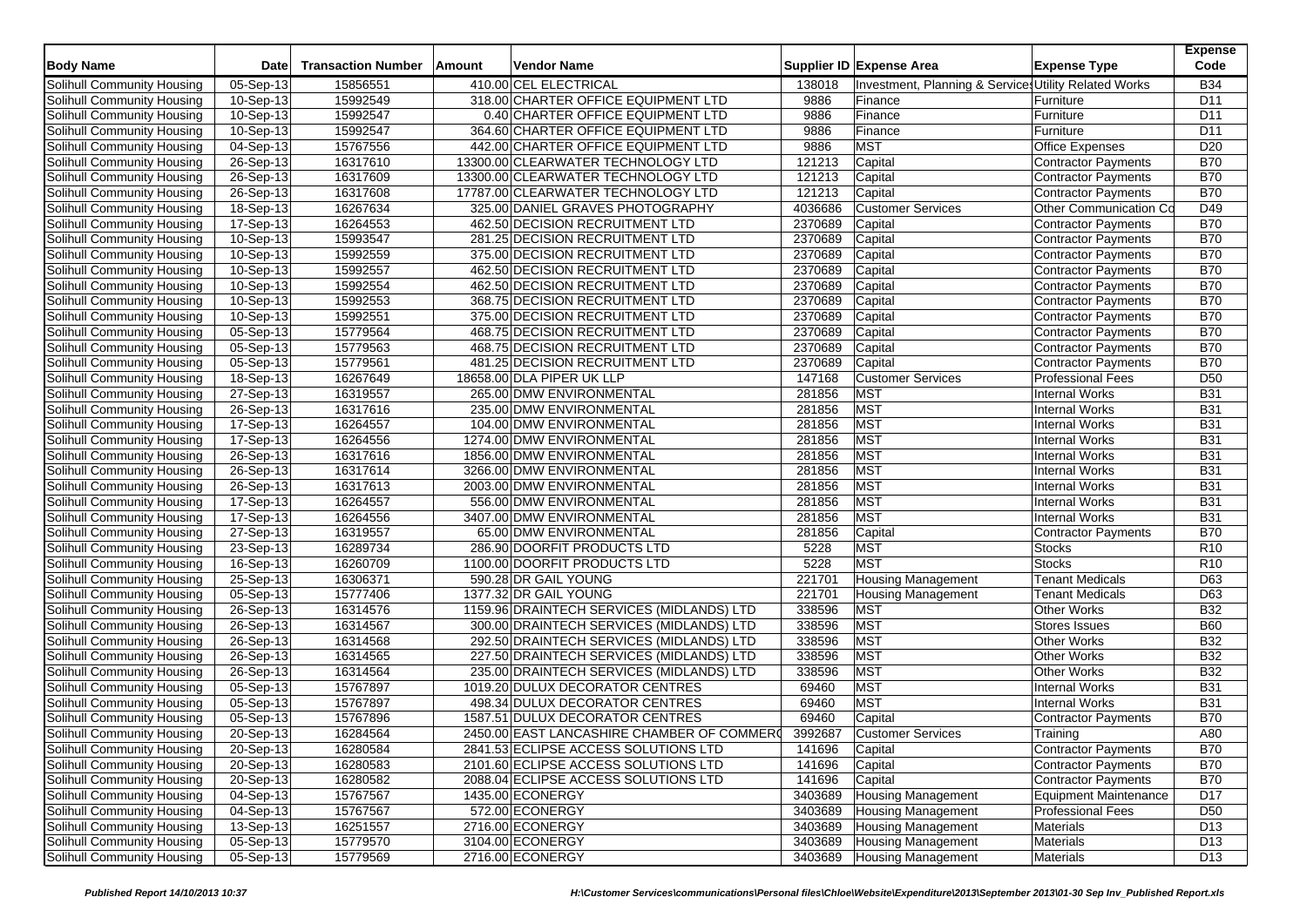| <b>Body Name</b>           | <b>Date</b>             | <b>Transaction Number</b> | Amount | <b>Vendor Name</b>                      |         | Supplier ID Expense Area                              | <b>Expense Type</b>            | <b>Expense</b><br>Code |
|----------------------------|-------------------------|---------------------------|--------|-----------------------------------------|---------|-------------------------------------------------------|--------------------------------|------------------------|
| Solihull Community Housing | 05-Sep-13               | 15779567                  |        | 2134.00 ECONERGY                        | 3403689 | <b>Housing Management</b>                             | <b>Materials</b>               | D <sub>13</sub>        |
| Solihull Community Housing | 05-Sep-13               | 15779566                  |        | 3057.44 ECONERGY                        | 3403689 | <b>Housing Management</b>                             | <b>Materials</b>               | D <sub>13</sub>        |
| Solihull Community Housing | 26-Sep-13               | 16317619                  |        | 345.00 EDEN BROWN RECRUITMENT LTD       | 5333    | <b>Housing Management</b>                             | <b>Agency Staff</b>            | A60                    |
| Solihull Community Housing | 26-Sep-13               | 16317618                  |        | 660.00 EDEN BROWN RECRUITMENT LTD       | 5333    | <b>Housing Management</b>                             | <b>Agency Staff</b>            | A60                    |
| Solihull Community Housing | 26-Sep-13               | 16317617                  |        | 700.00 EDEN BROWN RECRUITMENT LTD       | 5333    | <b>Housing Management</b>                             | <b>Agency Staff</b>            | A60                    |
| Solihull Community Housing | 05-Sep-13               | 15779571                  |        | 740.00 EDEN BROWN RECRUITMENT LTD       | 5333    | <b>Housing Management</b>                             | <b>Agency Staff</b>            | A60                    |
| Solihull Community Housing | 11-Sep-13               | 16010548                  |        | 2051.14 EDF ENERGY 1 LTD                | 135472  | Housing Management                                    | Electricity                    | <b>B11</b>             |
| Solihull Community Housing | 23-Sep-13               | 16289668                  |        | 3786.13 ELDERCARE                       | 78964   | <b>Housing Management</b>                             | Other Supplies And Serv        | D90                    |
| Solihull Community Housing | 23-Sep-13               | 16289661                  |        | 3786.13 ELDERCARE                       | 78964   | <b>Housing Management</b>                             | Other Supplies And Serv        | D90                    |
| Solihull Community Housing | 23-Sep-13               | 16289666                  |        | 3664.00 ELDERCARE                       | 78964   | <b>Housing Management</b>                             | Other Supplies And Serv        | D90                    |
| Solihull Community Housing | 23-Sep-13               | 16289657                  |        | 3664.00 ELDERCARE                       | 78964   | <b>Housing Management</b>                             | <b>Other Supplies And Serv</b> | D90                    |
| Solihull Community Housing | 26-Sep-13               | 16318789                  |        | 3174.69 ELECTROTEST SERVICES LTD        | 31719   | Capital                                               | <b>Contractor Payments</b>     | <b>B70</b>             |
| Solihull Community Housing | 26-Sep-13               | 16318787                  |        | 2114.10 ELECTROTEST SERVICES LTD        | 31719   | Capital                                               | <b>Contractor Payments</b>     | <b>B70</b>             |
| Solihull Community Housing | 26-Sep-13               | 16318787                  |        | 5334.69 ELECTROTEST SERVICES LTD        | 31719   | Capital                                               | <b>Contractor Payments</b>     | <b>B70</b>             |
| Solihull Community Housing | 26-Sep-13               | 16318788                  |        | 2114.10 ELECTROTEST SERVICES LTD        | 31719   | Capital                                               | Contractor Payments            | <b>B70</b>             |
| Solihull Community Housing | 26-Sep-13               | 16318788                  |        | 12409.34 ELECTROTEST SERVICES LTD       | 31719   | Capital                                               | <b>Contractor Payments</b>     | <b>B70</b>             |
| Solihull Community Housing | 26-Sep-13               | 16318789                  |        | 2160.00 ELECTROTEST SERVICES LTD        | 31719   | Investment, Planning & Services Utility Related Works |                                | <b>B34</b>             |
| Solihull Community Housing | 05-Sep-13               | 15856557                  |        | 600.00 ENCOMPASSED LTD                  | 1153667 | <b>Customer Services</b>                              | Training                       | A80                    |
| Solihull Community Housing | 23-Sep-13               | 16289684                  |        | 6885.74 ENTERPRISE MANAGED SERVICES LTD | 206418  | <b>MST</b>                                            | <b>Waste Disposal</b>          | E20                    |
| Solihull Community Housing | 23-Sep-13               | 16289684                  |        | 542.59 ENTERPRISE MANAGED SERVICES LTD  | 206418  | <b>MST</b>                                            | <b>Waste Disposal</b>          | E20                    |
| Solihull Community Housing | 11-Sep-13               | 16009548                  |        | 2096.40 FAMILY CARE TRUST (SOLIHULL)    | 5472    | <b>Housing Management</b>                             | Grounds Maintenance            | <b>B40</b>             |
| Solihull Community Housing | $\overline{05}$ -Sep-13 | 15779572                  |        | 853.88 FLOOR RESTORATIONS LTD           | 5521    | <b>MST</b>                                            | Vandalism                      | <b>B35</b>             |
| Solihull Community Housing | 26-Sep-13               | 16318790                  |        | 4251.53 G PURCHASE CONSTRUCTION LTD     | 2269693 | Capital                                               | Contractor Payments            | <b>B70</b>             |
| Solihull Community Housing | 26-Sep-13               | 16317621                  |        | 230.00 GRANGE REMOVAL CO LTD            | 5676    | <b>Housing Management</b>                             | Other Supplies And Serv        | D90                    |
| Solihull Community Housing | 20-Sep-13               | 16284588                  |        | 230.00 GRANGE REMOVAL CO LTD            | 5676    | <b>Housing Management</b>                             | <b>Professional Fees</b>       | D <sub>50</sub>        |
| Solihull Community Housing | 20-Sep-13               | 16284586                  |        | 230.00 GRANGE REMOVAL CO LTD            | 5676    | <b>Housing Management</b>                             | <b>Professional Fees</b>       | D <sub>50</sub>        |
| Solihull Community Housing | 20-Sep-13               | 16284587                  |        | 230.00 GRANGE REMOVAL CO LTD            | 5676    | <b>Housing Management</b>                             | <b>Professional Fees</b>       | D <sub>50</sub>        |
| Solihull Community Housing | 11-Sep-13               | 16009550                  |        | 925.00 GRANGE SAFETY SOLUTIONS          | 2443688 | MST                                                   | <b>Professional Fees</b>       | D <sub>50</sub>        |
| Solihull Community Housing | 12-Sep-13               | 16192965                  |        | 2193.00 HANDICARE ACCESSIBILITY LTD     | 277953  | Capital                                               | <b>Contractor Payments</b>     | <b>B70</b>             |
| Solihull Community Housing | 09-Sep-13               | 15907568                  |        | 1906.00 HANDICARE ACCESSIBILITY LTD     | 277953  | Capital                                               | <b>Contractor Payments</b>     | <b>B70</b>             |
| Solihull Community Housing | 09-Sep-13               | 15907567                  |        | 4097.50 HANDICARE ACCESSIBILITY LTD     | 277953  | Capital                                               | <b>Contractor Payments</b>     | <b>B70</b>             |
| Solihull Community Housing | 02-Sep-13               | 15735548                  |        | 4635.00 HANDICARE ACCESSIBILITY LTD     | 277953  | Capital                                               | <b>Contractor Payments</b>     | <b>B70</b>             |
| Solihull Community Housing | 26-Sep-13               | 16317622                  |        | 11916.61 HARDYMAN & CO LTD              | 2870686 | Capital                                               | <b>Contractor Payments</b>     | <b>B70</b>             |
| Solihull Community Housing | 12-Sep-13               | 16188582                  |        | 319.20 HARROLD-JONES SERVICES           | 5768    | Investment, Planning & Service Utility Related Works  |                                | <b>B34</b>             |
| Solihull Community Housing | 12-Sep-13               | 16188581                  |        | 319.20 HARROLD-JONES SERVICES           | 5768    | Investment, Planning & Services Utility Related Works |                                | <b>B34</b>             |
| Solihull Community Housing | 12-Sep-13               | 16188580                  |        | 319.20 HARROLD-JONES SERVICES           | 5768    | Investment, Planning & Services Utility Related Works |                                | <b>B34</b>             |
| Solihull Community Housing | 12-Sep-13               | 16188579                  |        | 319.20 HARROLD-JONES SERVICES           | 5768    | Investment, Planning & Services Utility Related Works |                                | <b>B34</b>             |
| Solihull Community Housing | 12-Sep-13               | 16188578                  |        | 319.20 HARROLD-JONES SERVICES           | 5768    | Investment, Planning & Services Utility Related Works |                                | <b>B34</b>             |
| Solihull Community Housing | 12-Sep-13               | 16188577                  |        | 319.20 HARROLD-JONES SERVICES           | 5768    | Investment, Planning & Services Utility Related Works |                                | <b>B34</b>             |
| Solihull Community Housing | 12-Sep-13               | 16188576                  |        | 319.20 HARROLD-JONES SERVICES           | 5768    | Investment, Planning & Services Utility Related Works |                                | <b>B34</b>             |
| Solihull Community Housing | 12-Sep-13               | 16188574                  |        | 319.20 HARROLD-JONES SERVICES           | 5768    | Investment, Planning & Services Utility Related Works |                                | <b>B34</b>             |
| Solihull Community Housing | 12-Sep-13               | 16188573                  |        | 319.20 HARROLD-JONES SERVICES           | 5768    | Investment, Planning & Services Utility Related Works |                                | <b>B34</b>             |
| Solihull Community Housing | 12-Sep-13               | 16188575                  |        | 319.20 HARROLD-JONES SERVICES           | 5768    | Investment, Planning & Services Utility Related Works |                                | <b>B34</b>             |
| Solihull Community Housing | 13-Sep-13               | 16251565                  |        | 9876.43 HARROLD-JONES SERVICES          | 5768    | Capital                                               | Contractor Payments            | <b>B70</b>             |
| Solihull Community Housing | 13-Sep-13               | 16251563                  |        | 9876.43 HARROLD-JONES SERVICES          | 5768    | Capital                                               | Contractor Payments            | <b>B70</b>             |
| Solihull Community Housing | 13-Sep-13               | 16251560                  |        | 11208.36 HARROLD-JONES SERVICES         | 5768    | Capital                                               | Contractor Payments            | <b>B70</b>             |
| Solihull Community Housing | $23-Sep-13$             | 16287584                  |        | 2120.00 HAYS ACCOUNTANCY PERSONNEL      | 5787    | Finance                                               | <b>Recruitment Advertising</b> | A71                    |
| Solihull Community Housing | 20-Sep-13               | 16284565                  |        | 780.00 HERON PRESS                      | 42709   | Finance                                               | Printing                       | D80                    |
| Solihull Community Housing | 10-Sep-13               | 15996549                  |        | 510.00 HERON PRESS                      | 42709   | Finance                                               | Printing                       | D80                    |
| Solihull Community Housing | 17-Sep-13               | 16264579                  |        | 520.00 INDOOR CLIMATE SOLUTIONS         | 2490686 | <b>MST</b>                                            | <b>Internal Works</b>          | <b>B31</b>             |
| Solihull Community Housing | 11-Sep-13               | 16006548                  |        | 558.08 J LACEY STEEPLEJACKS             | 277406  | Investment, Planning & Service Utility Related Works  |                                | <b>B34</b>             |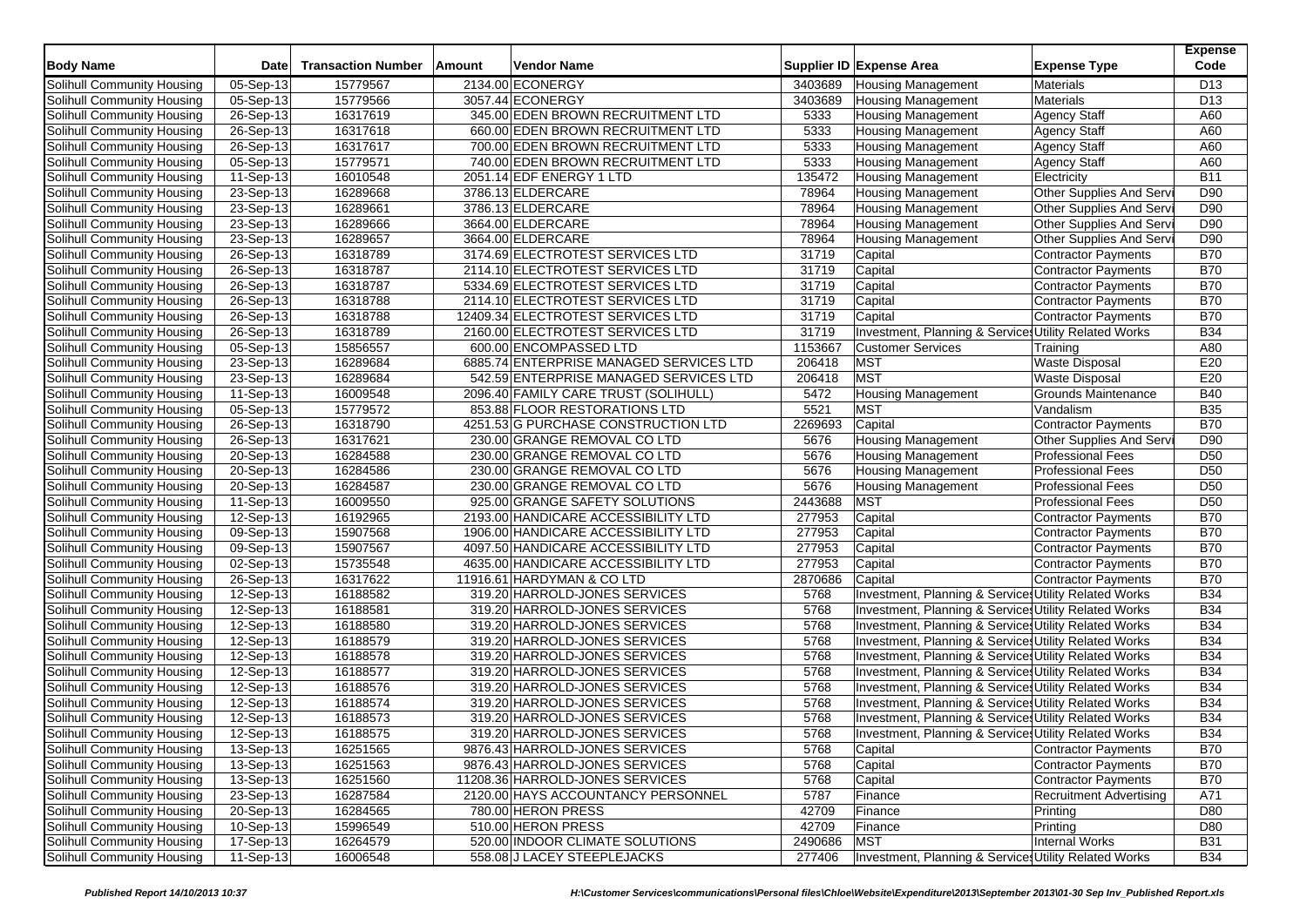| <b>Body Name</b>                  | Date                    | <b>Transaction Number</b> | Amount | <b>Vendor Name</b>                         |         | Supplier ID Expense Area  | <b>Expense Type</b>    | <b>Expense</b><br>Code |
|-----------------------------------|-------------------------|---------------------------|--------|--------------------------------------------|---------|---------------------------|------------------------|------------------------|
| <b>Solihull Community Housing</b> | 25-Sep-13               | 16307894                  |        | 1011.21 JAMES ANDREWS RECRUITMENT SOLUTION | 673596  | <b>Housing Management</b> | <b>Agency Staff</b>    | A60                    |
| Solihull Community Housing        | 26-Sep-13               | 16317623                  |        | 795.50 JAMES ANDREWS RECRUITMENT SOLUTION  | 673596  | <b>Housing Management</b> | <b>Agency Staff</b>    | A60                    |
| <b>Solihull Community Housing</b> | $20-Sep-13$             | 16284567                  |        | 740.00 JAMES ANDREWS RECRUITMENT SOLUTION  | 673596  | <b>Housing Management</b> | <b>Agency Staff</b>    | A60                    |
| Solihull Community Housing        | 20-Sep-13               | 16284566                  |        | 795.50 JAMES ANDREWS RECRUITMENT SOLUTION  | 673596  | <b>Housing Management</b> | <b>Agency Staff</b>    | A60                    |
| Solihull Community Housing        | 05-Sep-13               | 15780548                  |        | 295.00 JAMES ANDREWS RECRUITMENT SOLUTION  | 673596  | <b>Housing Management</b> | <b>Agency Staff</b>    | A60                    |
| Solihull Community Housing        | 05-Sep-13               | 15780547                  |        | 285.00 JAMES ANDREWS RECRUITMENT SOLUTION  | 673596  | <b>Housing Management</b> | <b>Agency Staff</b>    | A60                    |
| Solihull Community Housing        | 05-Sep-13               | 15779573                  |        | 268.70 JAMES ANDREWS RECRUITMENT SOLUTION  | 673596  | <b>Housing Management</b> | <b>Agency Staff</b>    | A60                    |
| Solihull Community Housing        | 05-Sep-13               | 15779573                  |        | 592.20 JAMES ANDREWS RECRUITMENT SOLUTION  | 673596  | <b>Housing Management</b> | <b>Agency Staff</b>    | A60                    |
| Solihull Community Housing        | 23-Sep-13               | 16289690                  |        | 221.75 JASPERS COVENTRY LTD                | 228740  | Finance                   | Devolved Charges: Othe | H20                    |
| Solihull Community Housing        | 13-Sep-13               | 16251547                  |        | 49339.00 JESSUP BROTHERS LTD               | 3190686 | Capital                   | Contractor Payments    | <b>B70</b>             |
| Solihull Community Housing        | 23-Sep-13               | 16289828                  |        | 757.02 JEWSON LTD                          | 6111    | <b>MST</b>                | <b>Stocks</b>          | R10                    |
| Solihull Community Housing        | 23-Sep-13               | 16289827                  |        | 656.70 JEWSON LTD                          | 6111    | <b>MST</b>                | <b>Stocks</b>          | R <sub>10</sub>        |
| Solihull Community Housing        | $23-Sep-13$             | 16289818                  |        | 547.40 JEWSON LTD                          | 6111    | <b>MST</b>                | Stocks                 | R10                    |
| Solihull Community Housing        | 23-Sep-13               | 16289819                  |        | 367.50 JEWSON LTD                          | 6111    | <b>MST</b>                | <b>Stocks</b>          | R <sub>10</sub>        |
| Solihull Community Housing        | 23-Sep-13               | 16289816                  |        | 920.80 JEWSON LTD                          | 6111    | <b>MST</b>                | <b>Stocks</b>          | R <sub>10</sub>        |
| <b>Solihull Community Housing</b> | $23-Sep-13$             | 16289814                  |        | 866.93 JEWSON LTD                          | 6111    | <b>MST</b>                | <b>Stocks</b>          | R <sub>10</sub>        |
| Solihull Community Housing        | 23-Sep-13               | 16289813                  |        | 337.84 JEWSON LTD                          | 6111    | <b>MST</b>                | Stocks                 | R <sub>10</sub>        |
| Solihull Community Housing        | 23-Sep-13               | 16289812                  |        | 1061.21 JEWSON LTD                         | 6111    | <b>MST</b>                | <b>Stocks</b>          | R <sub>10</sub>        |
| Solihull Community Housing        | $\overline{23}$ -Sep-13 | 16289809                  |        | 1950.00 JEWSON LTD                         | 6111    | <b>MST</b>                | <b>Stocks</b>          | R <sub>10</sub>        |
| Solihull Community Housing        | 23-Sep-13               | 16289808                  |        | 4237.21 JEWSON LTD                         | 6111    | <b>MST</b>                | <b>Stocks</b>          | R <sub>10</sub>        |
| Solihull Community Housing        | 23-Sep-13               | 16289806                  |        | 1600.00 JEWSON LTD                         | 6111    | <b>MST</b>                | <b>Stocks</b>          | R <sub>10</sub>        |
| Solihull Community Housing        | 23-Sep-13               | 16289805                  |        | 4016.60 JEWSON LTD                         | 6111    | <b>MST</b>                | <b>Stocks</b>          | R <sub>10</sub>        |
| Solihull Community Housing        | 23-Sep-13               | 16289803                  |        | 844.83 JEWSON LTD                          | 6111    | <b>MST</b>                | <b>Stocks</b>          | R10                    |
| Solihull Community Housing        | 23-Sep-13               | 16289801                  |        | 552.00 JEWSON LTD                          | 6111    | <b>MST</b>                | <b>Stocks</b>          | R <sub>10</sub>        |
| Solihull Community Housing        | 23-Sep-13               | 16289804                  |        | 2690.19 JEWSON LTD                         | 6111    | <b>MST</b>                | <b>Stocks</b>          | R <sub>10</sub>        |
| Solihull Community Housing        | 23-Sep-13               | 16289800                  |        | 295.59 JEWSON LTD                          | 6111    | <b>MST</b>                | Stocks                 | R <sub>10</sub>        |
| Solihull Community Housing        | 23-Sep-13               | 16289756                  |        | 699.00 JEWSON LTD                          | 6111    | <b>MST</b>                | <b>Stocks</b>          | R <sub>10</sub>        |
| Solihull Community Housing        | 23-Sep-13               | 16289755                  |        | 1221.20 JEWSON LTD                         | 6111    | <b>MST</b>                | Stocks                 | R <sub>10</sub>        |
| Solihull Community Housing        | 23-Sep-13               | 16289745                  |        | 535.20 JEWSON LTD                          | 6111    | <b>MST</b>                | <b>Stocks</b>          | R <sub>10</sub>        |
| Solihull Community Housing        | 23-Sep-13               | 16289742                  |        | 676.65 JEWSON LTD                          | 6111    | <b>MST</b>                | <b>Stocks</b>          | R <sub>10</sub>        |
| Solihull Community Housing        | 23-Sep-13               | 16289741                  |        | 440.60 JEWSON LTD                          | 6111    | <b>MST</b>                | <b>Stocks</b>          | R <sub>10</sub>        |
| Solihull Community Housing        | 23-Sep-13               | 16289747                  |        | 460.00 JEWSON LTD                          | 6111    | <b>MST</b>                | <b>Stocks</b>          | R <sub>10</sub>        |
| Solihull Community Housing        | 16-Sep-13               | 16261551                  |        | 1667.22 JEWSON LTD                         | 6111    | <b>MST</b>                | <b>Stocks</b>          | R <sub>10</sub>        |
| Solihull Community Housing        | 16-Sep-13               | 16261550                  |        | 1326.72 JEWSON LTD                         | 6111    | <b>MST</b>                | <b>Stocks</b>          | R <sub>10</sub>        |
| Solihull Community Housing        | 16-Sep-13               | 16260712                  |        | 773.13 JEWSON LTD                          | 6111    | <b>MST</b>                | <b>Stocks</b>          | R <sub>10</sub>        |
| Solihull Community Housing        | 16-Sep-13               | 16261548                  |        | 387.60 JEWSON LTD                          | 6111    | <b>MST</b>                | <b>Stocks</b>          | R <sub>10</sub>        |
| Solihull Community Housing        | 16-Sep-13               | 16261547                  |        | 354.88 JEWSON LTD                          | 6111    | <b>MST</b>                | <b>Stocks</b>          | R10                    |
| Solihull Community Housing        | 10-Sep-13               | 15938598                  |        | 477.82 JEWSON LTD                          | 6111    | <b>MST</b>                | <b>Stocks</b>          | R <sub>10</sub>        |
| Solihull Community Housing        | 10-Sep-13               | 15938582                  |        | 613.99 JEWSON LTD                          | 6111    | <b>MST</b>                | <b>Stocks</b>          | R <sub>10</sub>        |
| Solihull Community Housing        | 10-Sep-13               | 15938575                  |        | 549.45 JEWSON LTD                          | 6111    | <b>MST</b>                | Stocks                 | R <sub>10</sub>        |
| Solihull Community Housing        | 10-Sep-13               | 15938592                  |        | 403.16 JEWSON LTD                          | 6111    | <b>MST</b>                | <b>Stocks</b>          | R <sub>10</sub>        |
| Solihull Community Housing        | 10-Sep-13               | 15938591                  |        | 361.70 JEWSON LTD                          | 6111    | <b>MST</b>                | <b>Stocks</b>          | R <sub>10</sub>        |
| Solihull Community Housing        | 10-Sep-13               | 15938590                  |        | 571.64 JEWSON LTD                          | 6111    | <b>MST</b>                | <b>Stocks</b>          | R <sub>10</sub>        |
| Solihull Community Housing        | 09-Sep-13               | 15912639                  |        | 621.63 JEWSON LTD                          | 6111    | <b>MST</b>                | <b>Stocks</b>          | R <sub>10</sub>        |
| Solihull Community Housing        | 09-Sep-13               | 15912638                  |        | 331.60 JEWSON LTD                          | 6111    | <b>MST</b>                | <b>Stocks</b>          | R <sub>10</sub>        |
| Solihull Community Housing        | 09-Sep-13               | 15912636                  |        | 334.90 JEWSON LTD                          | 6111    | <b>MST</b>                | Stocks                 | R <sub>10</sub>        |
| Solihull Community Housing        | 09-Sep-13               | 15912637                  |        | 392.76 JEWSON LTD                          | 6111    | <b>MST</b>                | <b>Stocks</b>          | R <sub>10</sub>        |
| Solihull Community Housing        | 09-Sep-13               | 15912633                  |        | 490.08 JEWSON LTD                          | 6111    | <b>MST</b>                | <b>Stocks</b>          | R <sub>10</sub>        |
| Solihull Community Housing        | 09-Sep-13               | 15912632                  |        | 1546.66 JEWSON LTD                         | 6111    | <b>MST</b>                | <b>Stocks</b>          | R <sub>10</sub>        |
| Solihull Community Housing        | 09-Sep-13               | 15912634                  |        | 533.64 JEWSON LTD                          | 6111    | <b>MST</b>                | <b>Stocks</b>          | R <sub>10</sub>        |
| Solihull Community Housing        | 09-Sep-13               | 15912631                  |        | 749.13 JEWSON LTD                          | 6111    | MST                       | Stocks                 | R <sub>10</sub>        |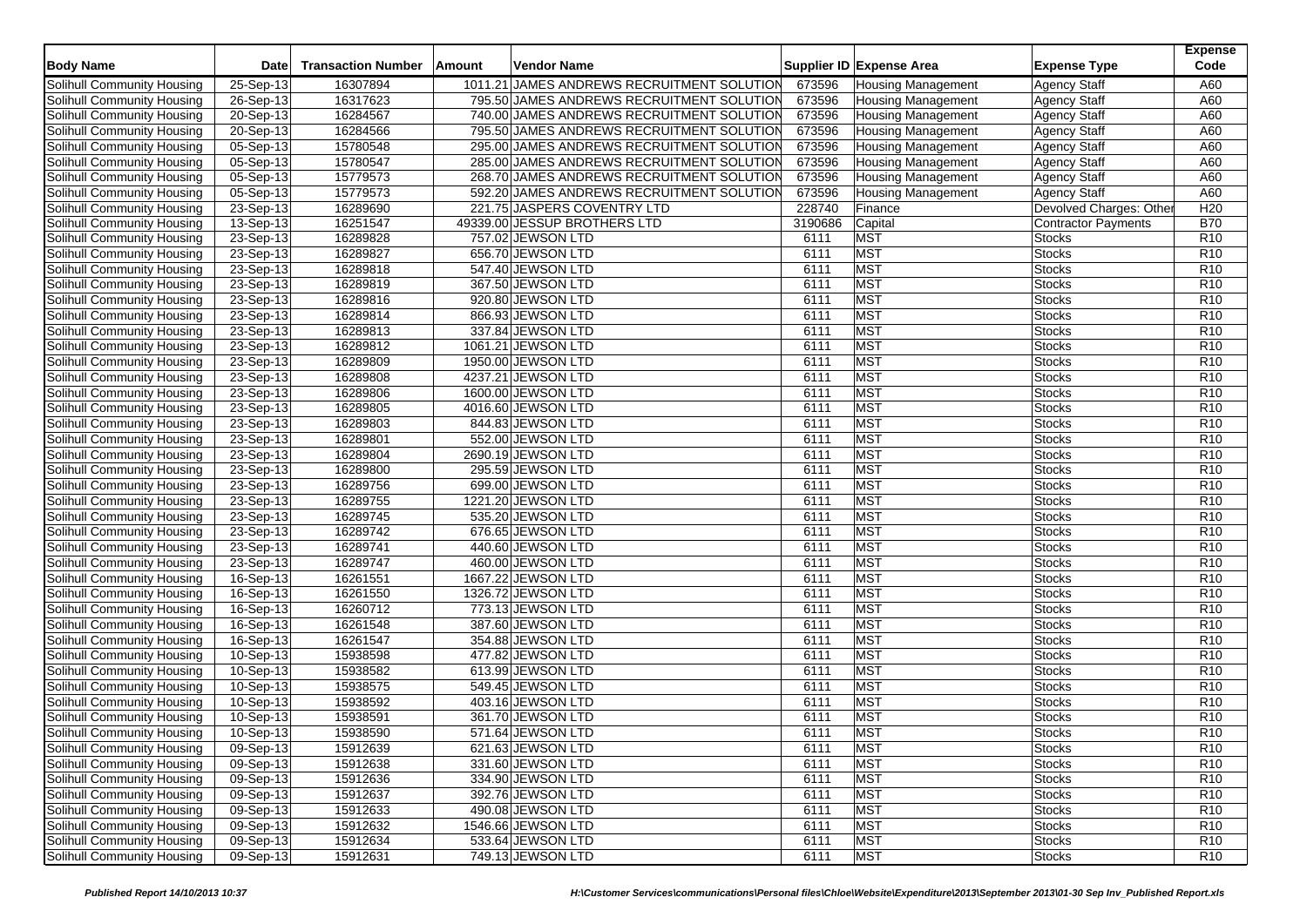| <b>Body Name</b>           | <b>Date</b>             | <b>Transaction Number</b> | Amount | Vendor Name                                 |         | Supplier ID Expense Area                              | <b>Expense Type</b>          | <b>Expense</b><br>Code |
|----------------------------|-------------------------|---------------------------|--------|---------------------------------------------|---------|-------------------------------------------------------|------------------------------|------------------------|
| Solihull Community Housing | 09-Sep-13               | 15912628                  |        | 2022.44 JEWSON LTD                          | 6111    | <b>MST</b>                                            | <b>Stocks</b>                | R <sub>10</sub>        |
| Solihull Community Housing | 09-Sep-13               | 15912557                  |        | 1701.26 JEWSON LTD                          | 6111    | <b>MST</b>                                            | <b>Stocks</b>                | R <sub>10</sub>        |
| Solihull Community Housing | 09-Sep-13               | 15907619                  |        | 237.92 JEWSON LTD                           | 6111    | <b>MST</b>                                            | <b>Stocks</b>                | R <sub>10</sub>        |
| Solihull Community Housing | 09-Sep-13               | 15907613                  |        | 2425.00 JEWSON LTD                          | 6111    | <b>MST</b>                                            | <b>Stocks</b>                | R10                    |
| Solihull Community Housing | $\overline{09-}$ Sep-13 | 15907614                  |        | 1250.92 JEWSON LTD                          | 6111    | <b>MST</b>                                            | <b>Stocks</b>                | R <sub>10</sub>        |
| Solihull Community Housing | $\overline{09}$ -Sep-13 | 15907600                  |        | 390.00 JEWSON LTD                           | 6111    | MST                                                   | <b>Stocks</b>                | R <sub>10</sub>        |
| Solihull Community Housing | 09-Sep-13               | 15907601                  |        | 268.00 JEWSON LTD                           | 6111    | <b>MST</b>                                            | <b>Stocks</b>                | R10                    |
| Solihull Community Housing | 09-Sep-13               | 15907611                  |        | 1253.82 JEWSON LTD                          | 6111    | <b>MST</b>                                            | <b>Stocks</b>                | R <sub>10</sub>        |
| Solihull Community Housing | $\overline{10}$ -Sep-13 | 15996553                  |        | 37799.55 JMG ROOFING LTD                    | 2076651 | Capital                                               | Contractor Payments          | <b>B70</b>             |
| Solihull Community Housing | $\overline{09}$ -Sep-13 | 15907554                  |        | 1003.91 REDACTED PERSONAL DATA              | 3873845 | <b>Balance Sheet</b>                                  | Movement Incentive Sche      | U32                    |
| Solihull Community Housing | 10-Sep-13               | 15997547                  |        | 300.00 KAURSA CHARTERED SURVEYORS           | 2662686 | Capital                                               | <b>Contractor Payments</b>   | <b>B70</b>             |
| Solihull Community Housing | 13-Sep-13               | 16251551                  |        | 1396.90 KENTON MANOR LTD                    | 6216    | Capital                                               | Contractor Payments          | <b>B70</b>             |
| Solihull Community Housing | 13-Sep-13               | 16251549                  |        | 3205.20 KENTON MANOR LTD                    | 6216    | Capital                                               | <b>Contractor Payments</b>   | <b>B70</b>             |
| Solihull Community Housing | 13-Sep-13               | 16251548                  |        | 1000.00 KENTON MANOR LTD                    | 6216    | Capital                                               | <b>Contractor Payments</b>   | <b>B70</b>             |
| Solihull Community Housing | $13-Sep-13$             | 16251550                  |        | 1394.30 KENTON MANOR LTD                    | 6216    | Capital                                               | Contractor Payments          | <b>B70</b>             |
| Solihull Community Housing | $\overline{17}$ -Sep-13 | 16264548                  |        | 188272.00 KIER PARTNERSHIP HOMES LTD        | 4046686 | Capital                                               | Contractor Payments          | <b>B70</b>             |
| Solihull Community Housing | 27-Sep-13               | 16323594                  |        | 4300.00 LIBERATA UK LIMITED                 | 260485  | <b>Housing Management</b>                             | <b>Court Fees</b>            | D <sub>54</sub>        |
| Solihull Community Housing | 18-Sep-13               | 16267638                  |        | 3480.96 LIFT & ENGINEERING SERVICES         | 1656614 | Investment, Planning & Services Utility Related Works |                              | <b>B34</b>             |
| Solihull Community Housing | 09-Sep-13               | 15902555                  |        | 2064.07 LIFT & ENGINEERING SERVICES         | 1656614 | Investment, Planning & Services Utility Related Works |                              | <b>B34</b>             |
| Solihull Community Housing | $05-Sep-13$             | 15783548                  |        | 3500.00 LISSON GROVE BENEFITS PROGRAMME LTI | 140525  | <b>Customer Services</b>                              | <b>ICT Software</b>          | D31                    |
| Solihull Community Housing | 23-Sep-13               | 16289693                  |        | 4652.57 LLOYDS TSB AUTOLEASE LTD            | 101345  | <b>MST</b>                                            | Vehicle Hire                 | C30                    |
| Solihull Community Housing | 23-Sep-13               | 16289692                  |        | 524.44 LLOYDS TSB AUTOLEASE LTD             | 101345  | <b>MST</b>                                            | Vehicle Hire                 | C30                    |
| Solihull Community Housing | 05-Sep-13               | 15782547                  |        | 882.70 LLOYDS TSB AUTOLEASE LTD             | 101345  | <b>MST</b>                                            | Vehicle Hire                 | C30                    |
| Solihull Community Housing | 05-Sep-13               | 15781551                  |        | 524.44 LLOYDS TSB AUTOLEASE LTD             | 101345  | <b>MST</b>                                            | Vehicle Hire                 | C30                    |
| Solihull Community Housing | 05-Sep-13               | 15781547                  |        | 5041.27 LLOYDS TSB AUTOLEASE LTD            | 101345  | <b>MST</b>                                            | Vehicle Hire                 | C30                    |
| Solihull Community Housing | $05-Sep-13$             | 15781547                  |        | 143.37 LLOYDS TSB AUTOLEASE LTD             | 101345  | MST                                                   | Vehicle Hire                 | C <sub>30</sub>        |
| Solihull Community Housing | 05-Sep-13               | 15780549                  |        | 18615.75 LLOYDS TSB AUTOLEASE LTD           | 101345  | <b>MST</b>                                            | Vehicle Hire                 | C30                    |
| Solihull Community Housing | 23-Sep-13               | 16289693                  |        | 85.02 LLOYDS TSB AUTOLEASE LTD              | 101345  | <b>MST</b>                                            | Vehicle service and repai    | C60                    |
| Solihull Community Housing | $05-Sep-13$             | 15781547                  |        | 661.02 LLOYDS TSB AUTOLEASE LTD             | 101345  | <b>MST</b>                                            | Vehicle service and repai    | C60                    |
| Solihull Community Housing | 23-Sep-13               | 16289693                  |        | 5.00 LLOYDS TSB AUTOLEASE LTD               | 101345  | <b>MST</b>                                            | <b>Other Transport Costs</b> | C90                    |
| Solihull Community Housing | 23-Sep-13               | 16289830                  |        | 238.00 LOGGERSHOP TECHNOLOGY                | 3992686 | <b>MST</b>                                            | <b>Stocks</b>                | R <sub>10</sub>        |
| Solihull Community Housing | 05-Sep-13               | 15797547                  |        | 459.40 LYRECO UK LTD                        | 74691   | Finance                                               | Stationery                   | D <sub>25</sub>        |
| Solihull Community Housing | 11-Sep-13               | 16011549                  |        | 17240.43 MAN COMMERCIAL PROTECTION LTD      | 946596  | <b>Housing Management</b>                             | Security                     | <b>B43</b>             |
| Solihull Community Housing | 09-Sep-13               | 15912558                  |        | 467.94 MANSE MASTERDOR LTD                  | 52547   | MST                                                   | <b>Stocks</b>                | R <sub>10</sub>        |
| Solihull Community Housing | 25-Sep-13               | 16307935                  |        | 366.69 MATT HOUSING LTD T/A NORFOLK HOTEL   | 3686690 | <b>Housing Management</b>                             | <b>B&amp;B</b> Accommodation | <b>B23</b>             |
| Solihull Community Housing | 25-Sep-13               | 16307931                  |        | 320.81 MATT HOUSING LTD T/A NORFOLK HOTEL   | 3686690 | <b>Housing Management</b>                             | <b>B&amp;B Accommodation</b> | <b>B23</b>             |
| Solihull Community Housing | 25-Sep-13               | 16307930                  |        | 233.31 MATT HOUSING LTD T/A NORFOLK HOTEL   | 3686690 | Housing Management                                    | <b>B&amp;B Accommodation</b> | <b>B23</b>             |
| Solihull Community Housing | 25-Sep-13               | 16307927                  |        | 233.31 MATT HOUSING LTD T/A NORFOLK HOTEL   | 3686690 | Housing Management                                    | <b>B&amp;B</b> Accommodation | <b>B23</b>             |
| Solihull Community Housing | 25-Sep-13               | 16307926                  |        | 233.31 MATT HOUSING LTD T/A NORFOLK HOTEL   | 3686690 | <b>Housing Management</b>                             | <b>B&amp;B</b> Accommodation | <b>B23</b>             |
| Solihull Community Housing | 25-Sep-13               | 16307924                  |        | 233.31 MATT HOUSING LTD T/A NORFOLK HOTEL   | 3686690 | <b>Housing Management</b>                             | <b>B&amp;B Accommodation</b> | <b>B23</b>             |
| Solihull Community Housing | 25-Sep-13               | 16307922                  |        | 233.31 MATT HOUSING LTD T/A NORFOLK HOTEL   | 3686690 | <b>Housing Management</b>                             | <b>B&amp;B Accommodation</b> | <b>B23</b>             |
| Solihull Community Housing | 11-Sep-13               | 16076554                  |        | 641.69 MATT HOUSING LTD T/A NORFOLK HOTEL   | 3686690 | <b>Housing Management</b>                             | <b>B&amp;B Accommodation</b> | <b>B23</b>             |
| Solihull Community Housing | 11-Sep-13               | 16076552                  |        | 541.70 MATT HOUSING LTD T/A NORFOLK HOTEL   | 3686690 | Housing Management                                    | <b>B&amp;B Accommodation</b> | <b>B23</b>             |
| Solihull Community Housing | 11-Sep-13               | 16076551                  |        | 504.13 MATT HOUSING LTD T/A NORFOLK HOTEL   | 3686690 | <b>Housing Management</b>                             | <b>B&amp;B Accommodation</b> | <b>B23</b>             |
| Solihull Community Housing | $11-Sep-13$             | 16076549                  |        | 433.36 MATT HOUSING LTD T/A NORFOLK HOTEL   | 3686690 | <b>Housing Management</b>                             | <b>B&amp;B Accommodation</b> | <b>B23</b>             |
| Solihull Community Housing | 11-Sep-13               | 16076548                  |        | 379.19 MATT HOUSING LTD T/A NORFOLK HOTEL   | 3686690 | <b>Housing Management</b>                             | <b>B&amp;B Accommodation</b> | <b>B23</b>             |
| Solihull Community Housing | 11-Sep-13               | 16074548                  |        | 350.00 MATT HOUSING LTD T/A NORFOLK HOTEL   | 3686690 | <b>Housing Management</b>                             | <b>B&amp;B Accommodation</b> | <b>B23</b>             |
| Solihull Community Housing | 11-Sep-13               | 16076547                  |        | 366.64 MATT HOUSING LTD T/A NORFOLK HOTEL   | 3686690 | <b>Housing Management</b>                             | <b>B&amp;B Accommodation</b> | <b>B23</b>             |
| Solihull Community Housing | 11-Sep-13               | 16074547                  |        | 350.00 MATT HOUSING LTD T/A NORFOLK HOTEL   | 3686690 | <b>Housing Management</b>                             | <b>B&amp;B Accommodation</b> | <b>B23</b>             |
| Solihull Community Housing | 11-Sep-13               | 16072550                  |        | 325.00 MATT HOUSING LTD T/A NORFOLK HOTEL   | 3686690 | <b>Housing Management</b>                             | <b>B&amp;B</b> Accommodation | <b>B23</b>             |
| Solihull Community Housing | 11-Sep-13               | 16072549                  |        | 320.81 MATT HOUSING LTD T/A NORFOLK HOTEL   | 3686690 | <b>Housing Management</b>                             | <b>B&amp;B Accommodation</b> | <b>B23</b>             |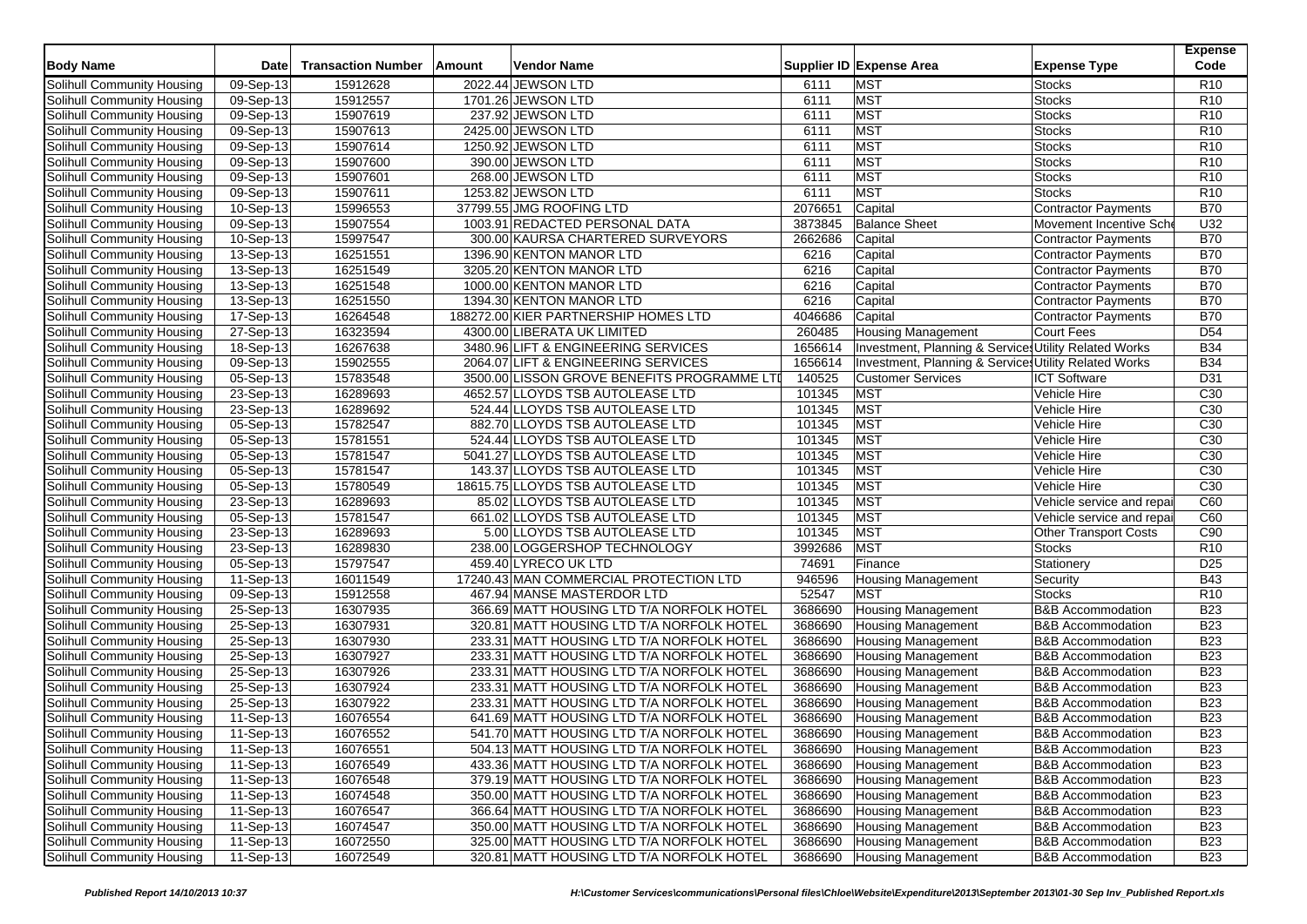| <b>Body Name</b>           | <b>Date</b>             | <b>Transaction Number</b> | <b>Amount</b> | <b>Vendor Name</b>                           |         | Supplier ID Expense Area                              | <b>Expense Type</b>           | <b>Expense</b><br>Code |
|----------------------------|-------------------------|---------------------------|---------------|----------------------------------------------|---------|-------------------------------------------------------|-------------------------------|------------------------|
| Solihull Community Housing | 11-Sep-13               | 16072548                  |               | 229.15 MATT HOUSING LTD T/A NORFOLK HOTEL    | 3686690 | <b>Housing Management</b>                             | <b>B&amp;B Accommodation</b>  | <b>B23</b>             |
| Solihull Community Housing | 11-Sep-13               | 16072547                  |               | 225.00 MATT HOUSING LTD T/A NORFOLK HOTEL    | 3686690 | <b>Housing Management</b>                             | <b>B&amp;B Accommodation</b>  | <b>B23</b>             |
| Solihull Community Housing | 11-Sep-13               | 16071547                  |               | 233.31 MATT HOUSING LTD T/A NORFOLK HOTEL    | 3686690 | <b>Housing Management</b>                             | <b>B&amp;B Accommodation</b>  | <b>B23</b>             |
| Solihull Community Housing | 11-Sep-13               | 16069548                  |               | 233.31 MATT HOUSING LTD T/A NORFOLK HOTEL    | 3686690 | <b>Housing Management</b>                             | <b>B&amp;B Accommodation</b>  | <b>B23</b>             |
| Solihull Community Housing | 11-Sep-13               | 16069547                  |               | 233.31 MATT HOUSING LTD T/A NORFOLK HOTEL    | 3686690 | <b>Housing Management</b>                             | <b>B&amp;B Accommodation</b>  | <b>B23</b>             |
| Solihull Community Housing | 11-Sep-13               | 16069549                  |               | 233.31 MATT HOUSING LTD T/A NORFOLK HOTEL    | 3686690 | <b>Housing Management</b>                             | <b>B&amp;B Accommodation</b>  | <b>B23</b>             |
| Solihull Community Housing | 11-Sep-13               | 16068548                  |               | 233.31 MATT HOUSING LTD T/A NORFOLK HOTEL    | 3686690 | Housing Management                                    | B&B Accommodation             | <b>B23</b>             |
| Solihull Community Housing | 11-Sep-13               | 16068547                  |               | 233.31 MATT HOUSING LTD T/A NORFOLK HOTEL    | 3686690 | <b>Housing Management</b>                             | <b>B&amp;B Accommodation</b>  | <b>B23</b>             |
| Solihull Community Housing | 11-Sep-13               | 16066547                  |               | 233.31 MATT HOUSING LTD T/A NORFOLK HOTEL    | 3686690 | <b>Housing Management</b>                             | <b>B&amp;B Accommodation</b>  | <b>B23</b>             |
| Solihull Community Housing | 11-Sep-13               | 16064551                  |               | 233.31 MATT HOUSING LTD T/A NORFOLK HOTEL    | 3686690 | <b>Housing Management</b>                             | <b>B&amp;B Accommodation</b>  | <b>B23</b>             |
| Solihull Community Housing | 11-Sep-13               | 16064549                  |               | 233.31 MATT HOUSING LTD T/A NORFOLK HOTEL    | 3686690 | <b>Housing Management</b>                             | B&B Accommodation             | <b>B23</b>             |
| Solihull Community Housing | 11-Sep-13               | 16064550                  |               | 233.31 MATT HOUSING LTD T/A NORFOLK HOTEL    | 3686690 | <b>Housing Management</b>                             | <b>B&amp;B Accommodation</b>  | <b>B23</b>             |
| Solihull Community Housing | 11-Sep-13               | 16060547                  |               | 233.31 MATT HOUSING LTD T/A NORFOLK HOTEL    | 3686690 | <b>Housing Management</b>                             | <b>B&amp;B Accommodation</b>  | <b>B23</b>             |
| Solihull Community Housing | 11-Sep-13               | 16059547                  |               | 233.31 MATT HOUSING LTD T/A NORFOLK HOTEL    | 3686690 | <b>Housing Management</b>                             | B&B Accommodation             | <b>B23</b>             |
| Solihull Community Housing | 11-Sep-13               | 16064552                  |               | 233.31 MATT HOUSING LTD T/A NORFOLK HOTEL    | 3686690 | <b>Housing Management</b>                             | <b>B&amp;B Accommodation</b>  | <b>B23</b>             |
| Solihull Community Housing | 17-Sep-13               | 16264584                  |               | 5000.00 MAYFIELD ASSET & PROPERTY MANAGEME   | 196882  | <b>Customer Services</b>                              | Rents                         | <b>B22</b>             |
| Solihull Community Housing | 10-Sep-13               | 15997549                  |               | 5000.00 MAYFIELD ASSET & PROPERTY MANAGEME   | 196882  | <b>Customer Services</b>                              | Rents                         | <b>B22</b>             |
| Solihull Community Housing | 17-Sep-13               | 16264584                  |               | 2028.54 MAYFIELD ASSET & PROPERTY MANAGEME   | 196882  | <b>Customer Services</b>                              | <b>General Building Costs</b> | <b>B30</b>             |
| Solihull Community Housing | 10-Sep-13               | 15997549                  |               | 2028.54 MAYFIELD ASSET & PROPERTY MANAGEME   | 196882  | <b>Customer Services</b>                              | <b>General Building Costs</b> | <b>B30</b>             |
| Solihull Community Housing | 24-Sep-13               | 16296553                  |               | 10404.00 MICHAEL PAGE INTERNATIONAL RECRUITM | 2546688 | Investment, Planning & Service Pay: APT & C           |                               | A10                    |
| Solihull Community Housing | 04-Sep-13               | 15767568                  |               | 185009.75 MITIE PROPERTY SERVICES MIDS LTD   | 6724    | Capital                                               | <b>Contractor Payments</b>    | <b>B70</b>             |
| Solihull Community Housing | $\overline{23}$ -Sep-13 | 16289831                  |               | 353.40 MOBILITY WORLD LTD                    | 278858  | <b>MST</b>                                            | Stocks                        | R <sub>10</sub>        |
| Solihull Community Housing | 09-Sep-13               | 15906548                  |               | 540.00 REDACTED PERSONAL DATA                | 131595  | <b>Balance Sheet</b>                                  | Mortgage Repossession         | U34                    |
| Solihull Community Housing | 26-Sep-13               | 16318792                  |               | 1576.65 MOSSVALE MAINTENANCE & SEALING SERV  | 48908   | <b>MST</b>                                            | Other Building costs          | <b>B39</b>             |
| Solihull Community Housing | 24-Sep-13               | 16296555                  |               | 685.50 MOSSVALE MAINTENANCE & SEALING SERV   | 48908   | <b>MST</b>                                            | Other Building costs          | <b>B39</b>             |
| Solihull Community Housing | 20-Sep-13               | 16284571                  |               | 616.95 MOSSVALE MAINTENANCE & SEALING SERV   | 48908   | MST                                                   | Other Building costs          | <b>B39</b>             |
| Solihull Community Housing | 17-Sep-13               | 16264586                  |               | 685.50 MOSSVALE MAINTENANCE & SEALING SERV   | 48908   | MST                                                   | Other Building costs          | <b>B39</b>             |
| Solihull Community Housing | 03-Sep-13               | 15755581                  |               | 548.40 MOSSVALE MAINTENANCE & SEALING SERV   | 48908   | <b>MST</b>                                            | Other Building costs          | <b>B39</b>             |
| Solihull Community Housing | 23-Sep-13               | 16289694                  |               | 1598.09 MOSSVALE MAINTENANCE & SEALING SERV  | 48908   | <b>MST</b>                                            | Voids                         | <b>B38</b>             |
| Solihull Community Housing | 20-Sep-13               | 16284570                  |               | 6546.42 MOSSVALE MAINTENANCE & SEALING SERV  | 48908   | MST                                                   | Voids                         | <b>B38</b>             |
| Solihull Community Housing | 20-Sep-13               | 16284569                  |               | 322.73 MOSSVALE MAINTENANCE & SEALING SERV   | 48908   | MST                                                   | Voids                         | <b>B38</b>             |
| Solihull Community Housing | 24-Sep-13               | 16296555                  |               | 205.65 MOSSVALE MAINTENANCE & SEALING SERV   | 48908   | <b>MST</b>                                            | Other Building costs          | <b>B39</b>             |
| Solihull Community Housing | 20-Sep-13               | 16284571                  |               | 205.65 MOSSVALE MAINTENANCE & SEALING SERV   | 48908   | MST                                                   | Other Building costs          | <b>B39</b>             |
| Solihull Community Housing | 17-Sep-13               | 16264586                  |               | 205.65 MOSSVALE MAINTENANCE & SEALING SERV   | 48908   | <b>MST</b>                                            | Other Building costs          | <b>B39</b>             |
| Solihull Community Housing | 03-Sep-13               | 15755581                  |               | 137.10 MOSSVALE MAINTENANCE & SEALING SERV   | 48908   | <b>MST</b>                                            | Other Building costs          | <b>B39</b>             |
| Solihull Community Housing | 20-Sep-13               | 16284570                  |               | 356.29 MOSSVALE MAINTENANCE & SEALING SERV   | 48908   | <b>MST</b>                                            | Voids                         | <b>B38</b>             |
| Solihull Community Housing | 20-Sep-13               | 16284569                  |               | 22.47 MOSSVALE MAINTENANCE & SEALING SERV    | 48908   | <b>MST</b>                                            | Voids                         | <b>B38</b>             |
| Solihull Community Housing | 10-Sep-13               | 15997550                  |               | 43371.30 MOSSVALE MAINTENANCE & SEALING SERV | 48908   | Capital                                               | <b>Contractor Payments</b>    | <b>B70</b>             |
| Solihull Community Housing | 24-Sep-13               | 16294601                  |               | 223.39 MOSSVALE MAINTENANCE & SEALING SERV   | 48908   | Investment, Planning & Service Utility Related Works  |                               | <b>B34</b>             |
| Solihull Community Housing | 24-Sep-13               | 16294599                  |               | 217.10 MOSSVALE MAINTENANCE & SEALING SERV   | 48908   | Investment, Planning & Services Utility Related Works |                               | <b>B34</b>             |
| Solihull Community Housing | 24-Sep-13               | 16294609                  |               | 321.74 MOSSVALE MAINTENANCE & SEALING SERV   | 48908   | Investment, Planning & Services Utility Related Works |                               | <b>B34</b>             |
| Solihull Community Housing | 24-Sep-13               | 16294590                  |               | 223.39 MOSSVALE MAINTENANCE & SEALING SERV   | 48908   | Investment, Planning & Services Utility Related Works |                               | <b>B34</b>             |
| Solihull Community Housing | 20-Sep-13               | 16280570                  |               | 223.39 MOSSVALE MAINTENANCE & SEALING SERV   | 48908   | Investment, Planning & Services Utility Related Works |                               | <b>B34</b>             |
| Solihull Community Housing | 20-Sep-13               | 16280569                  |               | 223.39 MOSSVALE MAINTENANCE & SEALING SERV   | 48908   | Investment, Planning & Service Utility Related Works  |                               | <b>B34</b>             |
| Solihull Community Housing | 20-Sep-13               | 16280565                  |               | 213.59 MOSSVALE MAINTENANCE & SEALING SERV   | 48908   | Investment, Planning & Services Utility Related Works |                               | <b>B34</b>             |
| Solihull Community Housing | 20-Sep-13               | 16280563                  |               | 223.39 MOSSVALE MAINTENANCE & SEALING SERV   | 48908   | Investment, Planning & Services Utility Related Works |                               | <b>B34</b>             |
| Solihull Community Housing | 20-Sep-13               | 16280548                  |               | 223.39 MOSSVALE MAINTENANCE & SEALING SERV   | 48908   | Investment, Planning & Services Utility Related Works |                               | <b>B34</b>             |
| Solihull Community Housing | 20-Sep-13               | 16280551                  |               | 223.39 MOSSVALE MAINTENANCE & SEALING SERV   | 48908   | Investment, Planning & Services Utility Related Works |                               | <b>B34</b>             |
| Solihull Community Housing | 20-Sep-13               | 16280561                  |               | 435.70 MOSSVALE MAINTENANCE & SEALING SERV   | 48908   | Investment, Planning & Services Utility Related Works |                               | <b>B34</b>             |
| Solihull Community Housing | 20-Sep-13               | 16280557                  |               | 223.39 MOSSVALE MAINTENANCE & SEALING SERV   | 48908   | Investment, Planning & Services Utility Related Works |                               | <b>B34</b>             |
| Solihull Community Housing | 13-Sep-13               | 16251578                  |               | 3286.17 MOSSVALE MAINTENANCE & SEALING SERV  | 48908   | Investment, Planning & Services Utility Related Works |                               | <b>B34</b>             |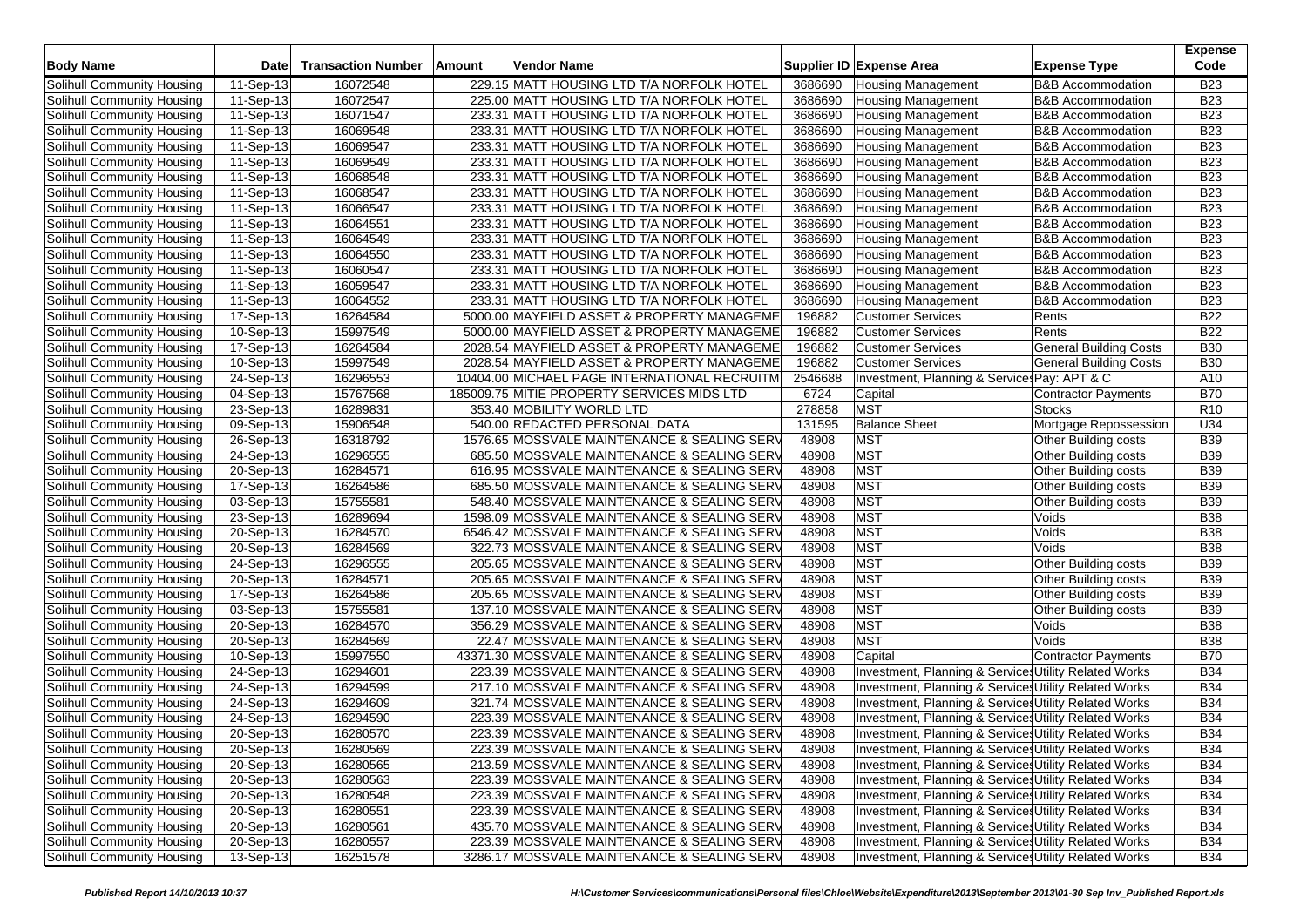| <b>Body Name</b>           | <b>Date</b>             | <b>Transaction Number</b> | Amount | Vendor Name                                 |             | Supplier ID Expense Area                                         | <b>Expense Type</b>           | <b>Expense</b><br>Code |
|----------------------------|-------------------------|---------------------------|--------|---------------------------------------------|-------------|------------------------------------------------------------------|-------------------------------|------------------------|
| Solihull Community Housing | 13-Sep-13               | 16251576                  |        | 2364.22 MOSSVALE MAINTENANCE & SEALING SERV | 48908       | Investment, Planning & Services Utility Related Works            |                               | <b>B34</b>             |
| Solihull Community Housing | 13-Sep-13               | 16251577                  |        | 3872.78 MOSSVALE MAINTENANCE & SEALING SERV | 48908       | Investment, Planning & Services Utility Related Works            |                               | <b>B34</b>             |
| Solihull Community Housing | 11-Sep-13               | 16006560                  |        | 223.39 MOSSVALE MAINTENANCE & SEALING SERV  | 48908       | Investment, Planning & Services Utility Related Works            |                               | <b>B34</b>             |
| Solihull Community Housing | 10-Sep-13               | 15997551                  |        | 3207.53 MOSSVALE MAINTENANCE & SEALING SERV | 48908       | Investment, Planning & Services Utility Related Works            |                               | <b>B34</b>             |
| Solihull Community Housing | 09-Sep-13               | 15902622                  |        | 221.66 MOSSVALE MAINTENANCE & SEALING SERV  | 48908       | Investment, Planning & Services Utility Related Works            |                               | <b>B34</b>             |
| Solihull Community Housing | 09-Sep-13               | 15902621                  |        | 223.39 MOSSVALE MAINTENANCE & SEALING SERV  | 48908       | Investment, Planning & Services Utility Related Works            |                               | <b>B34</b>             |
| Solihull Community Housing | 09-Sep-13               | 15902618                  |        | 227.78 MOSSVALE MAINTENANCE & SEALING SERV  | 48908       | <b>Investment, Planning &amp; Services Utility Related Works</b> |                               | <b>B34</b>             |
| Solihull Community Housing | 09-Sep-13               | 15902608                  |        | 223.39 MOSSVALE MAINTENANCE & SEALING SERV  | 48908       | Investment, Planning & Services Utility Related Works            |                               | <b>B34</b>             |
| Solihull Community Housing | 09-Sep-13               | 15902597                  |        | 224.91 MOSSVALE MAINTENANCE & SEALING SERV  | 48908       | Investment, Planning & Services Utility Related Works            |                               | <b>B34</b>             |
| Solihull Community Housing | 09-Sep-13               | 15902585                  |        | 394.37 MOSSVALE MAINTENANCE & SEALING SERV  | 48908       | Investment, Planning & Services Utility Related Works            |                               | <b>B34</b>             |
| Solihull Community Housing | $\overline{09}$ -Sep-13 | 15902594                  |        | 223.39 MOSSVALE MAINTENANCE & SEALING SERV  | 48908       | Investment, Planning & Services Utility Related Works            |                               | <b>B34</b>             |
| Solihull Community Housing | 09-Sep-13               | 15902590                  |        | 391.70 MOSSVALE MAINTENANCE & SEALING SERV  | 48908       | Investment, Planning & Services Utility Related Works            |                               | <b>B34</b>             |
| Solihull Community Housing | $\overline{26}$ -Sep-13 | 16314578                  |        | 827.29 MOSSVALE MAINTENANCE & SEALING SERV  | 48908       | <b>MST</b>                                                       | Internal Works                | <b>B31</b>             |
| Solihull Community Housing | 24-Sep-13               | 16294604                  |        | 769.95 MOSSVALE MAINTENANCE & SEALING SERV  | 48908       | <b>MST</b>                                                       | <b>Internal Works</b>         | <b>B31</b>             |
| Solihull Community Housing | 20-Sep-13               | 16280579                  |        | 2347.82 MOSSVALE MAINTENANCE & SEALING SERV | 48908       | <b>MST</b>                                                       | <b>Internal Works</b>         | <b>B31</b>             |
| Solihull Community Housing | 20-Sep-13               | 16280567                  |        | 938.15 MOSSVALE MAINTENANCE & SEALING SERV  | 48908       | <b>MST</b>                                                       | <b>Internal Works</b>         | <b>B31</b>             |
| Solihull Community Housing | 20-Sep-13               | 16280566                  |        | 665.23 MOSSVALE MAINTENANCE & SEALING SERV  | 48908       | <b>MST</b>                                                       | <b>Internal Works</b>         | <b>B31</b>             |
| Solihull Community Housing | 11-Sep-13               | 16006551                  |        | 696.15 MOSSVALE MAINTENANCE & SEALING SERV  | 48908       | <b>MST</b>                                                       | <b>Internal Works</b>         | <b>B31</b>             |
| Solihull Community Housing | 11-Sep-13               | 16006549                  |        | 1005.71 MOSSVALE MAINTENANCE & SEALING SERV | 48908       | <b>MST</b>                                                       | <b>Internal Works</b>         | <b>B31</b>             |
| Solihull Community Housing | 03-Sep-13               | 15751564                  |        | 1737.23 MOSSVALE MAINTENANCE & SEALING SERV | 48908       | <b>MST</b>                                                       | <b>Internal Works</b>         | <b>B31</b>             |
| Solihull Community Housing | 03-Sep-13               | 15751563                  |        | 849.71 MOSSVALE MAINTENANCE & SEALING SERV  | 48908       | <b>MST</b>                                                       | <b>Internal Works</b>         | <b>B31</b>             |
| Solihull Community Housing | 24-Sep-13               | 16294602                  |        | 397.94 MOSSVALE MAINTENANCE & SEALING SERV  | 48908       | <b>MST</b>                                                       | <b>Internal Works</b>         | <b>B31</b>             |
| Solihull Community Housing | 23-Sep-13               | 16286642                  |        | 474.46 MOSSVALE MAINTENANCE & SEALING SERV  | 48908       | <b>MST</b>                                                       | <b>Internal Works</b>         | <b>B31</b>             |
| Solihull Community Housing | 20-Sep-13               | 16280571                  |        | 464.19 MOSSVALE MAINTENANCE & SEALING SERV  | 48908       | <b>MST</b>                                                       | <b>Internal Works</b>         | <b>B31</b>             |
| Solihull Community Housing | 12-Sep-13               | 16188698                  |        | 397.94 MOSSVALE MAINTENANCE & SEALING SERV  | 48908       | <b>MST</b>                                                       | <b>Internal Works</b>         | <b>B31</b>             |
| Solihull Community Housing | 11-Sep-13               | 16006550                  |        | 457.34 MOSSVALE MAINTENANCE & SEALING SERV  | 48908       | <b>MST</b>                                                       | <b>Internal Works</b>         | <b>B31</b>             |
| Solihull Community Housing | 09-Sep-13               | 15907580                  |        | 238.18 MOSSVALE MAINTENANCE & SEALING SERV  | 48908       | <b>Customer Services</b>                                         | <b>General Building Costs</b> | <b>B30</b>             |
| Solihull Community Housing | 26-Sep-13               | 16317685                  |        | 474.46 MOSSVALE MAINTENANCE & SEALING SERV  | 48908       | Capital                                                          | <b>Contractor Payments</b>    | <b>B70</b>             |
| Solihull Community Housing | 10-Sep-13               | 15997552                  |        | 3057.96 MOSSVALE MAINTENANCE & SEALING SERV | 48908       | Capital                                                          | <b>Contractor Payments</b>    | <b>B70</b>             |
| Solihull Community Housing | 27-Sep-13               | 16324547                  |        | 2863.55 REDACTED PERSONAL DATA              | 4004686     | <b>Balance Sheet</b>                                             | Movement Incentive Sch        | U32                    |
| Solihull Community Housing | 09-Sep-13               | 15907564                  |        | 2692.11 REDACTED PERSONAL DATA              | 3949689     | <b>Balance Sheet</b>                                             | Movement Incentive Sche       | U32                    |
| Solihull Community Housing | 25-Sep-13               | 16306087                  |        | 350.00 REDACTED PERSONAL DATA               | 262359      | <b>Balance Sheet</b>                                             | Provision For Homelessn       | U20                    |
| Solihull Community Housing | 27-Sep-13               | 16324548                  |        | 2824.09 REDACTED PERSONAL DATA              | 3998686     | <b>Balance Sheet</b>                                             | Movement Incentive Sche       | U32                    |
| Solihull Community Housing | 09-Sep-13               | 15906549                  |        | 2607.15 REDACTED PERSONAL DATA              | 62152       | <b>Balance Sheet</b>                                             | Movement Incentive Sch        | U32                    |
| Solihull Community Housing | 02-Sep-13               | 15735547                  |        | 2398.03 REDACTED PERSONAL DATA              | 3873844     | <b>Balance Sheet</b>                                             | Movement Incentive Sch        | U32                    |
| Solihull Community Housing | 12-Sep-13               | 16192962                  |        | 3000.00 REDACTED PERSONAL DATA              | 3745686     | <b>Balance Sheet</b>                                             | Movement Incentive Sch        | U32                    |
| Solihull Community Housing | 18-Sep-13               | 16267566                  |        | 734.64 MTD SCAFFOLDING LTD                  | 233945      | <b>MST</b>                                                       | <b>External Structures</b>    | <b>B33</b>             |
| Solihull Community Housing | 18-Sep-13               | 16267565                  |        | 256.61 MTD SCAFFOLDING LTD                  | 233945      | <b>MST</b>                                                       | <b>External Structures</b>    | <b>B33</b>             |
| Solihull Community Housing | 12-Sep-13               | 16188572                  |        | 367.32 MTD SCAFFOLDING LTD                  | 233945      | <b>MST</b>                                                       | <b>External Structures</b>    | <b>B33</b>             |
| Solihull Community Housing | $\overline{03}$ -Sep-13 | 15751556                  |        | 612.20 MTD SCAFFOLDING LTD                  | 233945      | <b>MST</b>                                                       | <b>External Structures</b>    | <b>B33</b>             |
| Solihull Community Housing | 23-Sep-13               | 16286547                  |        | 373.20 MTD SCAFFOLDING LTD                  | 233945      | <b>MST</b>                                                       | <b>External Structures</b>    | <b>B33</b>             |
| Solihull Community Housing | 26-Sep-13               | 16317778                  |        | 2308.00 NATIONAL GRID GAS PLC               | 153829      | Capital                                                          | <b>Contractor Payments</b>    | <b>B70</b>             |
| Solihull Community Housing | 26-Sep-13               | 16317777                  |        | 2308.00 NATIONAL GRID GAS PLC               | 153829      | Capital                                                          | <b>Contractor Payments</b>    | <b>B70</b>             |
| Solihull Community Housing | 23-Sep-13               | 16289648                  |        | 500.00 NATIONWIDE CRASH REPAIR CENTRES LTD  | 259138      | <b>MST</b>                                                       | Vehicle service and repai     | C60                    |
| Solihull Community Housing | 03-Sep-13               | 15755564                  |        | 500.00 NATIONWIDE CRASH REPAIR CENTRES LTD  | 259138      | <b>MST</b>                                                       | Vehicle service and repai     | C60                    |
| Solihull Community Housing | 04-Sep-13               | 15767553                  |        | 427.37 NATIONWIDE WINDOWS (UK) LTD          | 87360       | <b>MST</b>                                                       | <b>Internal Works</b>         | <b>B31</b>             |
| Solihull Community Housing | 03-Sep-13               | 15751565                  |        | 697.27 NATIONWIDE WINDOWS (UK) LTD          | 87360       | <b>MST</b>                                                       | Internal Works                | <b>B31</b>             |
| Solihull Community Housing | 23-Sep-13               | 16289833                  |        | 419.18 NICHOLLS & CLARKE BUILDING PRODUCTS  | 176278      | <b>MST</b>                                                       | <b>Stocks</b>                 | R <sub>10</sub>        |
| Solihull Community Housing | 16-Sep-13               | 16261575                  |        | 445.06 NICHOLLS & CLARKE BUILDING PRODUCTS  | 176278      | <b>MST</b>                                                       | <b>Stocks</b>                 | R <sub>10</sub>        |
| Solihull Community Housing | 10-Sep-13               | 15997553                  |        | 2812.50 NICOL THOMAS                        | 3393687     | Capital                                                          | <b>Contractor Payments</b>    | <b>B70</b>             |
| Solihull Community Housing | 13-Sep-13               | 16251579                  |        | 803.25 NIYAA PEOPLE                         | 1651616 MST |                                                                  | <b>Agency Staff</b>           | A60                    |
|                            |                         |                           |        |                                             |             |                                                                  |                               |                        |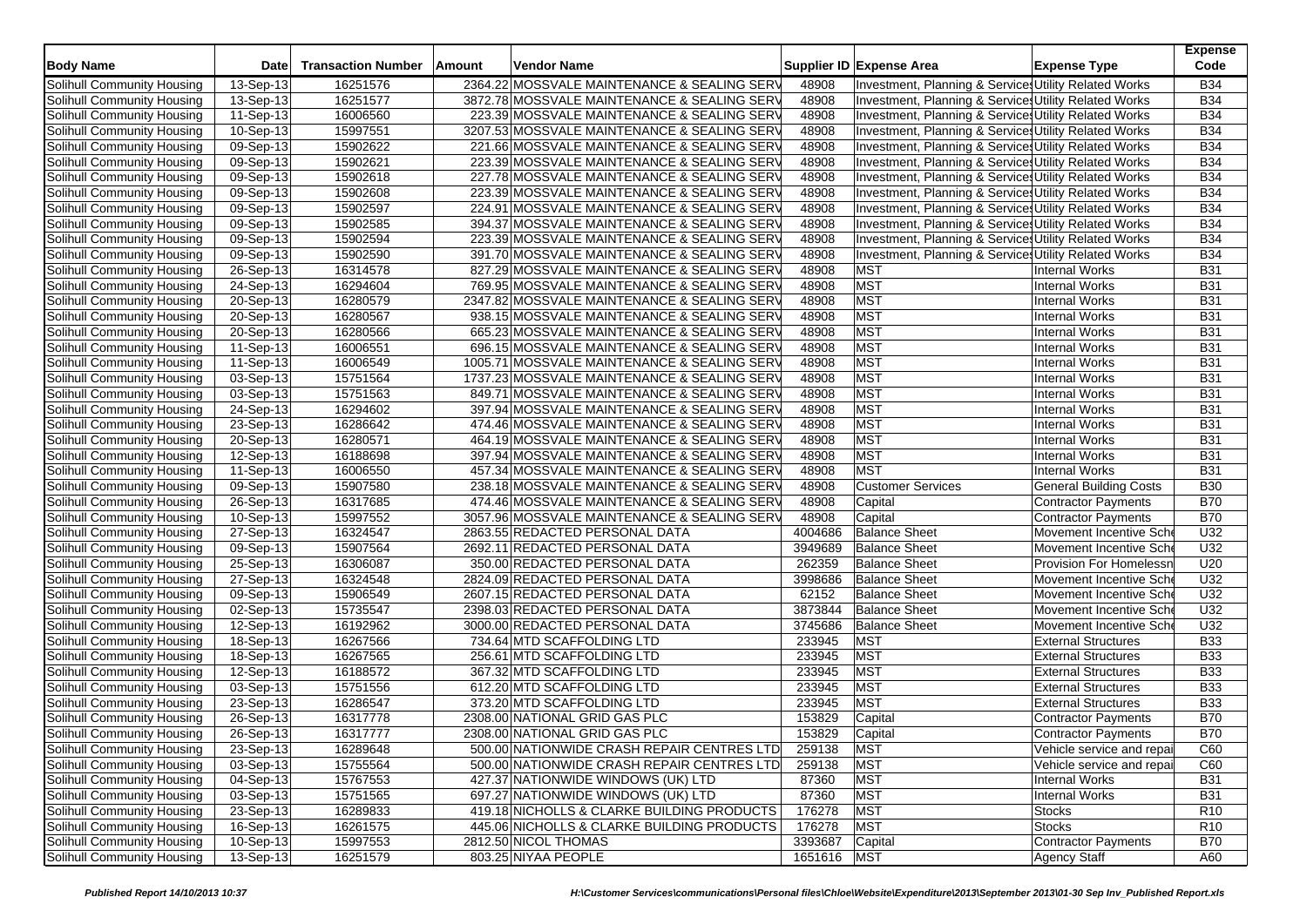| <b>Body Name</b>           | <b>Date</b>             | <b>Transaction Number</b> | Amount | <b>Vendor Name</b>                            |         | Supplier ID Expense Area                                         | <b>Expense Type</b>        | <b>Expense</b><br>Code |
|----------------------------|-------------------------|---------------------------|--------|-----------------------------------------------|---------|------------------------------------------------------------------|----------------------------|------------------------|
| Solihull Community Housing | 05-Sep-13               | 15801547                  |        | 612.00 NIYAA PEOPLE                           | 1651616 | <b>MST</b>                                                       | <b>Agency Staff</b>        | A60                    |
| Solihull Community Housing | 20-Sep-13               | 16284572                  |        | 918.30 NIYAA PEOPLE                           | 1651616 | Investment, Planning & Service Agency Staff                      |                            | A60                    |
| Solihull Community Housing | 13-Sep-13               | 16251580                  |        | 924.00 NIYAA PEOPLE                           | 1651616 | Investment, Planning & Service Agency Staff                      |                            | A60                    |
| Solihull Community Housing | 05-Sep-13               | 15802547                  |        | 744.00 NIYAA PEOPLE                           | 1651616 | Investment, Planning & Service: Agency Staff                     |                            | A60                    |
| Solihull Community Housing | 23-Sep-13               | 16286644                  |        | 403.28 NOVUS PROPERTY SOLUTIONS               | 3522686 | <b>MST</b>                                                       | <b>Internal Works</b>      | <b>B31</b>             |
| Solihull Community Housing | 05-Sep-13               | 15772568                  |        | 276.11 NOVUS PROPERTY SOLUTIONS               | 3522686 | <b>MST</b>                                                       | <b>Internal Works</b>      | <b>B31</b>             |
| Solihull Community Housing | 05-Sep-13               | 15772567                  |        | 690.92 NOVUS PROPERTY SOLUTIONS               | 3522686 | <b>MST</b>                                                       | <b>Internal Works</b>      | <b>B31</b>             |
| Solihull Community Housing | 18-Sep-13               | 16267606                  |        | 285.84 NOVUS PROPERTY SOLUTIONS               | 3522686 | <b>MST</b>                                                       | <b>Internal Works</b>      | <b>B31</b>             |
| Solihull Community Housing | 05-Sep-13               | 15772569                  |        | 290.50 NOVUS PROPERTY SOLUTIONS               | 3522686 | <b>MST</b>                                                       | <b>Internal Works</b>      | <b>B31</b>             |
| Solihull Community Housing | 05-Sep-13               | 15772566                  |        | 511.25 NOVUS PROPERTY SOLUTIONS               | 3522686 | MST                                                              | <b>Internal Works</b>      | <b>B31</b>             |
| Solihull Community Housing | 24-Sep-13               | 16294634                  |        | 819.00 NOVUS PROPERTY SOLUTIONS               | 3522686 | <b>MST</b>                                                       | <b>Internal Works</b>      | <b>B31</b>             |
| Solihull Community Housing | 05-Sep-13               | 15803547                  |        | 104077.19 NOVUS PROPERTY SOLUTIONS            | 3522686 | Capital                                                          | <b>Contractor Payments</b> | <b>B70</b>             |
| Solihull Community Housing | 11-Sep-13               | 16006564                  |        | 2152.53 NPOWER BUSINESS & SOCIAL HOUSING LTI  | 2846690 | Capital                                                          | <b>Contractor Payments</b> | <b>B70</b>             |
| Solihull Community Housing | 26-Sep-13               | 16317625                  |        | 653.20 NPOWER BUSINESS & SOCIAL HOUSING LTI   | 2846690 | <b>MST</b>                                                       | Voids                      | <b>B38</b>             |
| Solihull Community Housing | 20-Sep-13               | 16284575                  |        | 1129.80 NPOWER BUSINESS & SOCIAL HOUSING LTI  | 2846690 | <b>MST</b>                                                       | Voids                      | <b>B38</b>             |
| Solihull Community Housing | $\overline{20}$ -Sep-13 | 16284573                  |        | 596.40 NPOWER BUSINESS & SOCIAL HOUSING LTI   | 2846690 | <b>MST</b>                                                       | Voids                      | <b>B38</b>             |
| Solihull Community Housing | $09-Sep-13$             | 15902625                  |        | 1907.98 NPOWER BUSINESS & SOCIAL HOUSING LTI  | 2846690 | MST                                                              | Voids                      | <b>B38</b>             |
| Solihull Community Housing | 26-Sep-13               | 16317625                  |        | 426.00 NPOWER BUSINESS & SOCIAL HOUSING LTI   | 2846690 | <b>MST</b>                                                       | Voids                      | <b>B38</b>             |
| Solihull Community Housing | 20-Sep-13               | 16284575                  |        | 451.92 NPOWER BUSINESS & SOCIAL HOUSING LTI   | 2846690 | <b>MST</b>                                                       | Voids                      | <b>B38</b>             |
| Solihull Community Housing | 20-Sep-13               | 16284573                  |        | 198.80 NPOWER BUSINESS & SOCIAL HOUSING LTI   | 2846690 | <b>MST</b>                                                       | Voids                      | <b>B38</b>             |
| Solihull Community Housing | 24-Sep-13               | 16294623                  |        | 480.76 NPOWER BUSINESS & SOCIAL HOUSING LTI   | 2846690 | Investment, Planning & Services Utility Related Works            |                            | <b>B34</b>             |
| Solihull Community Housing | 24-Sep-13               | 16294618                  |        | 280.26 NPOWER BUSINESS & SOCIAL HOUSING LTI   | 2846690 | Investment, Planning & Services Utility Related Works            |                            | <b>B34</b>             |
| Solihull Community Housing | 05-Sep-13               | 15856559                  |        | 47531.73 NPOWER BUSINESS & SOCIAL HOUSING LTI | 2846690 | Investment, Planning & Services Utility Related Works            |                            | <b>B34</b>             |
| Solihull Community Housing | 17-Sep-13               | 16264588                  |        | 5459.23 NPOWER BUSINESS & SOCIAL HOUSING LTI  | 2846690 | <b>Investment, Planning &amp; Services Utility Related Works</b> |                            | <b>B34</b>             |
| Solihull Community Housing | 13-Sep-13               | 16251581                  |        | 4035.64 NPOWER BUSINESS & SOCIAL HOUSING LTI  | 2846690 | Investment, Planning & Services Utility Related Works            |                            | <b>B34</b>             |
| Solihull Community Housing | 06-Sep-13               | 15865547                  |        | 4348.31 NPOWER BUSINESS & SOCIAL HOUSING LTI  | 2846690 | Investment, Planning & Services Utility Related Works            |                            | <b>B34</b>             |
| Solihull Community Housing | $05-Sep-13$             | 15856560                  |        | 7665.92 NPOWER BUSINESS & SOCIAL HOUSING LTI  | 2846690 | Investment, Planning & Services Utility Related Works            |                            | <b>B34</b>             |
| Solihull Community Housing | 18-Sep-13               | 16267604                  |        | 3073.19 NPOWER BUSINESS & SOCIAL HOUSING LTI  | 2846690 | <b>MST</b>                                                       | <b>Internal Works</b>      | <b>B31</b>             |
| Solihull Community Housing | 24-Sep-13               | 16294575                  |        | 307.44 OPENVIEW SECURITY SOLUTIONS LTD        | 2385686 | Investment, Planning & Services Utility Related Works            |                            | <b>B34</b>             |
| Solihull Community Housing | 09-Sep-13               | 15902563                  |        | 456.77 OPENVIEW SECURITY SOLUTIONS LTD        | 2385686 | Investment, Planning & Services Utility Related Works            |                            | <b>B34</b>             |
| Solihull Community Housing | 09-Sep-13               | 15902558                  |        | 970.00 OPENVIEW SECURITY SOLUTIONS LTD        | 2385686 | Investment, Planning & Services Utility Related Works            |                            | <b>B34</b>             |
| Solihull Community Housing | 09-Sep-13               | 15902562                  |        | 321.26 OPENVIEW SECURITY SOLUTIONS LTD        | 2385686 | Capital                                                          | ICT - General              | D30                    |
| Solihull Community Housing | 16-Sep-13               | 16261580                  |        | 7981.40 PACE PETROLEUM LTD                    | 112230  | <b>MST</b>                                                       | <b>Stocks</b>              | R <sub>10</sub>        |
| Solihull Community Housing | 17-Sep-13               | 16264550                  |        | 2989.00 PARK RETAIL LTD                       | 218404  | <b>Customer Services</b>                                         | Other Communication Co     | D49                    |
| Solihull Community Housing | 13-Sep-13               | 16251582                  |        | 1677.86 PENNINGTON CHOICE LTD                 | 227134  | Investment, Planning & Services Other Fees and Charges           |                            | D <sub>59</sub>        |
| Solihull Community Housing | $11-Sep-13$             | 16003553                  |        | 12489.62 PINNACLE HOUSING LTD                 | 280244  | <b>MST</b>                                                       | Voids                      | <b>B38</b>             |
| Solihull Community Housing | 11-Sep-13               | 16003553                  |        | 3166.44 PINNACLE HOUSING LTD                  | 280244  | <b>MST</b>                                                       | Voids                      | <b>B38</b>             |
| Solihull Community Housing | 13-Sep-13               | 16251583                  |        | 456.96 PINNACLE HOUSING LTD                   | 280244  | <b>Balance Sheet</b>                                             | Creditors                  | S08                    |
| Solihull Community Housing | 11-Sep-13               | 16081548                  |        | 53466.08 PINNACLE HOUSING LTD                 | 280244  | <b>Balance Sheet</b>                                             | Creditors                  | S08                    |
| Solihull Community Housing | 11-Sep-13               | 16080547                  |        | 6742.68 PINNACLE HOUSING LTD                  | 280244  | <b>Balance Sheet</b>                                             | Creditors                  | <b>S08</b>             |
| Solihull Community Housing | 17-Sep-13               | 16264601                  |        | 3913.91 PINNACLE HOUSING LTD                  | 280244  | Finance                                                          | Cleaning                   | <b>B50</b>             |
| Solihull Community Housing | $11-Sep-13$             | 16003555                  |        | 1947.88 QUALITY GAS AUDIT SERVICES LTD        | 118053  | Investment, Planning & Services Utility Related Works            |                            | <b>B34</b>             |
| Solihull Community Housing | 12-Sep-13               | 16188700                  |        | 1950.00 R J EVANS KNOWLES & PARTNERS          | 7412    | Capital                                                          | <b>Contractor Payments</b> | <b>B70</b>             |
| Solihull Community Housing | 05-Sep-13               | 15772587                  |        | 550.00 R J EVANS KNOWLES & PARTNERS           | 7412    | Capital                                                          | Contractor Payments        | <b>B70</b>             |
| Solihull Community Housing | 05-Sep-13               | 15772584                  |        | 250.00 R J EVANS KNOWLES & PARTNERS           | 7412    | Capital                                                          | Contractor Payments        | <b>B70</b>             |
| Solihull Community Housing | 05-Sep-13               | 15772583                  |        | 1400.00 R J EVANS KNOWLES & PARTNERS          | 7412    | Capital                                                          | Contractor Payments        | <b>B70</b>             |
| Solihull Community Housing | 05-Sep-13               | 15772582                  |        | 575.00 R J EVANS KNOWLES & PARTNERS           | 7412    | Capital                                                          | Contractor Payments        | <b>B70</b>             |
| Solihull Community Housing | 05-Sep-13               | 15772581                  |        | 292.50 R J EVANS KNOWLES & PARTNERS           | 7412    | Capital                                                          | Contractor Payments        | <b>B70</b>             |
| Solihull Community Housing | 05-Sep-13               | 15772580                  |        | 300.00 R J EVANS KNOWLES & PARTNERS           | 7412    | Capital                                                          | Contractor Payments        | <b>B70</b>             |
| Solihull Community Housing | 05-Sep-13               | 15772579                  |        | 450.00 R J EVANS KNOWLES & PARTNERS           | 7412    | Capital                                                          | Contractor Payments        | <b>B70</b>             |
| Solihull Community Housing | 03-Sep-13               | 15755617                  |        | 14877.00 R S MILLER ROOFING(WOLVERHAMPTON) L  | 75827   | Capital                                                          | Contractor Payments        | <b>B70</b>             |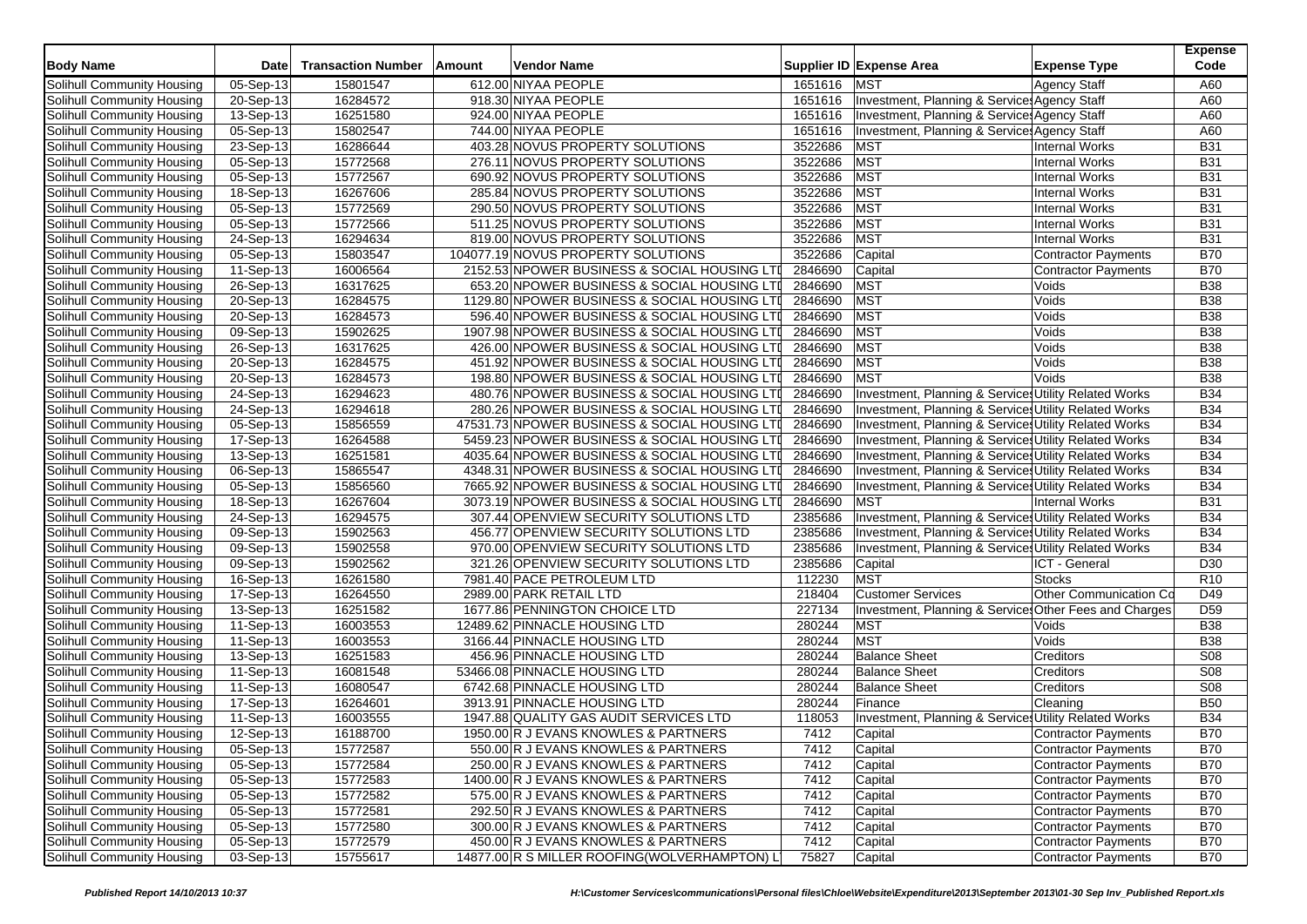| <b>Body Name</b>                  | <b>Date</b>             | <b>Transaction Number</b> | Amount      | <b>Vendor Name</b>                  |         | Supplier ID Expense Area                              | <b>Expense Type</b>          | <b>Expense</b><br>Code |
|-----------------------------------|-------------------------|---------------------------|-------------|-------------------------------------|---------|-------------------------------------------------------|------------------------------|------------------------|
| Solihull Community Housing        | 11-Sep-13               | 16003556                  |             | 358.50 RAPIDE COMMUNICATION LIMITED | 219590  | <b>MST</b>                                            | <b>Telephones</b>            | D40                    |
| Solihull Community Housing        | 11-Sep-13               | 16003557                  |             | 372.50 REDCROFT                     | 79706   | Capital                                               | <b>Contractor Payments</b>   | <b>B70</b>             |
| Solihull Community Housing        | 26-Sep-13               | 16317627                  | 425.58 REED |                                     | 260459  | <b>Customer Services</b>                              | <b>Agency Staff</b>          | A60                    |
| Solihull Community Housing        | 20-Sep-13               | 16284580                  |             | 295.83 REED                         | 260459  | <b>Customer Services</b>                              | <b>Agency Staff</b>          | A60                    |
| Solihull Community Housing        | 13-Sep-13               | 16251584                  | 394.44 REED |                                     | 260459  | <b>Customer Services</b>                              | <b>Agency Staff</b>          | A60                    |
| Solihull Community Housing        | 06-Sep-13               | 15865548                  |             | 332.16 REED                         | 260459  | <b>Customer Services</b>                              | Agency Staff                 | A60                    |
| Solihull Community Housing        | 26-Sep-13               | 16318793                  |             | 482.45 REED                         | 260459  | Investment, Planning & Service: Agency Staff          |                              | A60                    |
| Solihull Community Housing        | 20-Sep-13               | 16284581                  | 522.90 REED |                                     | 260459  | Investment, Planning & Service Agency Staff           |                              | A60                    |
| Solihull Community Housing        | 20-Sep-13               | 16284579                  | 498.42 REED |                                     | 260459  | Investment, Planning & Service Agency Staff           |                              | A60                    |
| Solihull Community Housing        | 13-Sep-13               | 16251588                  |             | 287.55 REED                         | 260459  | Investment, Planning & Service: Agency Staff          |                              | A60                    |
| Solihull Community Housing        | 13-Sep-13               | 16251586                  | 905.20 REED |                                     | 260459  | Investment, Planning & Services Agency Staff          |                              | A60                    |
| Solihull Community Housing        | 05-Sep-13               | 15805547                  | 466.47 REED |                                     | 260459  | Investment, Planning & Services Agency Staff          |                              | A60                    |
| Solihull Community Housing        | 05-Sep-13               | 15804547                  | 905.20 REED |                                     | 260459  | Investment, Planning & Services Agency Staff          |                              | A60                    |
| Solihull Community Housing        | 24-Sep-13               | 16296561                  |             | 985.15 RESOURCING GROUP             | 131156  | Investment, Planning & Services Agency Staff          |                              | A60                    |
| Solihull Community Housing        | 24-Sep-13               | 16296558                  |             | 812.00 RESOURCING GROUP             | 131156  | Investment, Planning & Service Agency Staff           |                              | A60                    |
| Solihull Community Housing        | $\overline{18}$ -Sep-13 | 16267654                  |             | 391.25 RESOURCING GROUP             | 131156  | Investment, Planning & Services Agency Staff          |                              | A60                    |
| Solihull Community Housing        | 18-Sep-13               | 16267650                  |             | 987.95 RESOURCING GROUP             | 131156  | Investment, Planning & Services Agency Staff          |                              | A60                    |
| Solihull Community Housing        | 11-Sep-13               | 16004553                  |             | 986.90 RESOURCING GROUP             | 131156  | Investment, Planning & Service Agency Staff           |                              | A60                    |
| Solihull Community Housing        | 11-Sep-13               | 16004554                  |             | 844.00 RESOURCING GROUP             | 131156  | Investment, Planning & Services Agency Staff          |                              | A60                    |
| Solihull Community Housing        | 11-Sep-13               | 16004549                  |             | 987.25 RESOURCING GROUP             | 131156  | Investment, Planning & Services Agency Staff          |                              | A60                    |
| Solihull Community Housing        | 11-Sep-13               | 16004548                  |             | 989.70 RESOURCING GROUP             | 131156  | Investment, Planning & Service Agency Staff           |                              | A60                    |
| Solihull Community Housing        | 11-Sep-13               | 16004547                  |             | 989.70 RESOURCING GROUP             | 131156  | Investment, Planning & Services Agency Staff          |                              | A60                    |
| Solihull Community Housing        | 11-Sep-13               | 16004551                  |             | 957.25 RESOURCING GROUP             | 131156  | Investment, Planning & Services Agency Staff          |                              | A60                    |
| Solihull Community Housing        | 16-Sep-13               | 16260596                  |             | 828.00 RESOURCING GROUP             | 131156  | Investment, Planning & Service Agency Staff           |                              | A60                    |
| Solihull Community Housing        | 16-Sep-13               | 16260593                  |             | 888.00 RESOURCING GROUP             | 131156  | Investment, Planning & Services Agency Staff          |                              | A60                    |
| Solihull Community Housing        | 16-Sep-13               | 16260586                  |             | 2849.30 RESOURCING GROUP            | 131156  | Investment, Planning & Services Agency Staff          |                              | A60                    |
| Solihull Community Housing        | $16-Sep-13$             | 16260581                  |             | 2848.95 RESOURCING GROUP            | 131156  | Investment, Planning & Service Agency Staff           |                              | A60                    |
| Solihull Community Housing        | 26-Sep-13               | 16317628                  |             | 950.00 RIO ASPHALT & PAVING CO LTD  | 7547    | <b>MST</b>                                            | <b>External Structures</b>   | <b>B33</b>             |
| Solihull Community Housing        | 25-Sep-13               | 16307937                  |             | 1088.10 ROBERT HALF INTERNATIONAL   | 15169   | Finance                                               | <b>Agency Staff</b>          | A60                    |
| Solihull Community Housing        | 23-Sep-13               | 16289701                  |             | 1237.09 ROBERT HALF INTERNATIONAL   | 15169   | Finance                                               | <b>Agency Staff</b>          | A60                    |
| Solihull Community Housing        | $\overline{13}$ -Sep-13 | 16251589                  |             | 948.32 ROBERT HALF INTERNATIONAL    | 15169   | Finance                                               | <b>Agency Staff</b>          | A60                    |
| Solihull Community Housing        | 03-Sep-13               | 15755613                  |             | 627.75 ROBERT HALF INTERNATIONAL    | 15169   | Finance                                               | <b>Agency Staff</b>          | A60                    |
| Solihull Community Housing        | 13-Sep-13               | 16251592                  |             | 1469.88 SCCI ALPHATRACK LTD         | 2490687 | Investment, Planning & Services Utility Related Works |                              | <b>B34</b>             |
| Solihull Community Housing        | 13-Sep-13               | 16251593                  |             | 1469.88 SCCI ALPHATRACK LTD         | 2490687 | Investment, Planning & Services Utility Related Works |                              | <b>B34</b>             |
| Solihull Community Housing        | 13-Sep-13               | 16251591                  |             | 1469.88 SCCI ALPHATRACK LTD         | 2490687 | Investment, Planning & Services Utility Related Works |                              | <b>B34</b>             |
| Solihull Community Housing        | $13-Sep-13$             | 16251590                  |             | 1469.88 SCCI ALPHATRACK LTD         | 2490687 | Investment, Planning & Services Utility Related Works |                              | <b>B34</b>             |
| Solihull Community Housing        | 24-Sep-13               | 16296896                  |             | 34884.38 SELECT WINDOWS (HI) LTD    | 3968691 | Capital                                               | Contractor Payments          | <b>B70</b>             |
| Solihull Community Housing        | 03-Sep-13               | 15755625                  |             | 12559.28 SELECT WINDOWS (HI) LTD    | 3968691 | Capital                                               | <b>Contractor Payments</b>   | <b>B70</b>             |
| Solihull Community Housing        | 06-Sep-13               | 15865549                  |             | 2980.31 SITEXORBIS                  | 234075  | <b>Customer Services</b>                              | Other Fees and Charges       | D <sub>59</sub>        |
| Solihull Community Housing        | 06-Sep-13               | 15865549                  |             | 308.33 SITEXORBIS                   | 234075  | <b>Customer Services</b>                              | Other Fees and Charges       | D <sub>59</sub>        |
| Solihull Community Housing        | 05-Sep-13               | 15806547                  |             | 8300.00 SKYWELL LTD                 | 247090  | <b>Customer Services</b>                              | <b>ICT Software</b>          | D31                    |
| Solihull Community Housing        | 25-Sep-13               | 16307940                  |             | 855.00 SMITHY'S HOTEL               | 226791  | <b>Housing Management</b>                             | <b>B&amp;B</b> Accommodation | <b>B23</b>             |
| Solihull Community Housing        | 04-Sep-13               | 15767570                  |             | 1680.00 SMITHY'S HOTEL              | 226791  | <b>Housing Management</b>                             | <b>B&amp;B Accommodation</b> | <b>B23</b>             |
| Solihull Community Housing        | 04-Sep-13               | 15767571                  |             | 735.00 SMITHY'S HOTEL               | 226791  | <b>Housing Management</b>                             | <b>B&amp;B Accommodation</b> | <b>B23</b>             |
| Solihull Community Housing        | 09-Sep-13               | 15907598                  |             | 258.20 SOLIHULL COMMUNITY HOUSING   | 102685  | <b>Housing Management</b>                             | <b>Professional Fees</b>     | D <sub>50</sub>        |
| Solihull Community Housing        | 09-Sep-13               | 15907566                  |             | 307.89 SOLIHULL MBC                 | 80026   | <b>Balance Sheet</b>                                  | Movement Incentive Sche      | U32                    |
| Solihull Community Housing        | 09-Sep-13               | 15907552                  |             | 2249.39 SOLIHULL MBC                | 80026   | <b>Balance Sheet</b>                                  | Movement Incentive Sche      | U32                    |
| Solihull Community Housing        | 06-Sep-13               | 15895548                  |             | 597.67 SOLIHULL MBC                 | 69188   | Finance                                               | <b>NNDR</b>                  | <b>B20</b>             |
| Solihull Community Housing        | 20-Sep-13               | 16284809                  |             | 344.43 SOLIHULL MBC                 | 69188   | <b>Housing Management</b>                             | Council Tax                  | <b>B21</b>             |
| <b>Solihull Community Housing</b> | 20-Sep-13               | 16284808                  |             | 348.14 SOLIHULL MBC                 | 69188   | <b>Housing Management</b>                             | Council Tax                  | <b>B21</b>             |
| Solihull Community Housing        | 20-Sep-13               | 16281595                  |             | 773.52 SOLIHULL MBC                 | 69188   | <b>Housing Management</b>                             | Council Tax                  | <b>B21</b>             |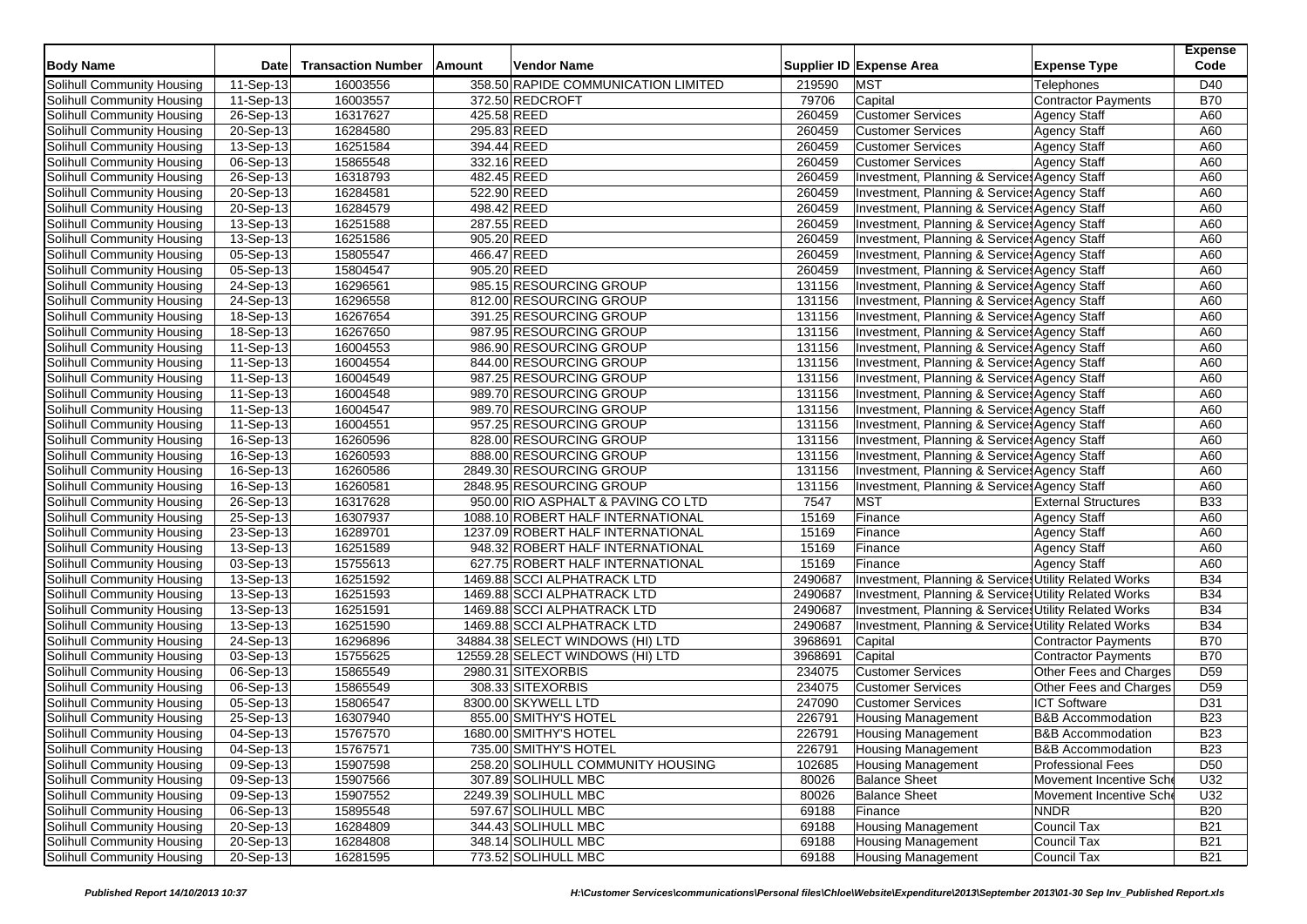| <b>Body Name</b>                  | Date                    | <b>Transaction Number</b> | Amount | <b>Vendor Name</b>                  |         | Supplier ID Expense Area  | <b>Expense Type</b>        | <b>Expense</b><br>Code |
|-----------------------------------|-------------------------|---------------------------|--------|-------------------------------------|---------|---------------------------|----------------------------|------------------------|
| Solihull Community Housing        | 20-Sep-13               | 16281593                  |        | 536.22 SOLIHULL MBC                 | 69188   | <b>Housing Management</b> | Council Tax                | <b>B21</b>             |
| Solihull Community Housing        | 20-Sep-13               | 16281592                  |        | 575.11 SOLIHULL MBC                 | 69188   | <b>Housing Management</b> | <b>Council Tax</b>         | <b>B21</b>             |
| Solihull Community Housing        | 20-Sep-13               | 16281587                  |        | 574.86 SOLIHULL MBC                 | 69188   | <b>Housing Management</b> | Council Tax                | <b>B21</b>             |
| Solihull Community Housing        | 20-Sep-13               | 16281580                  |        | 664.57 SOLIHULL MBC                 | 69188   | <b>Housing Management</b> | <b>Council Tax</b>         | <b>B21</b>             |
| Solihull Community Housing        | 20-Sep-13               | 16281589                  |        | 691.82 SOLIHULL MBC                 | 69188   | <b>Housing Management</b> | <b>Council Tax</b>         | <b>B21</b>             |
| Solihull Community Housing        | 18-Sep-13               | 16267691                  |        | 696.65 SOLIHULL MBC                 | 69188   | <b>Housing Management</b> | Council Tax                | <b>B21</b>             |
| Solihull Community Housing        | 18-Sep-13               | 16267687                  |        | 620.44 SOLIHULL MBC                 | 69188   | <b>Housing Management</b> | Council Tax                | <b>B21</b>             |
| Solihull Community Housing        | 18-Sep-13               | 16267685                  |        | 716.47 SOLIHULL MBC                 | 69188   | <b>Housing Management</b> | Council Tax                | <b>B21</b>             |
| Solihull Community Housing        | 18-Sep-13               | 16267682                  |        | 628.78 SOLIHULL MBC                 | 69188   | <b>Housing Management</b> | Council Tax                | <b>B21</b>             |
| Solihull Community Housing        | 16-Sep-13               | 16258558                  |        | 628.78 SOLIHULL MBC                 | 69188   | <b>Housing Management</b> | Council Tax                | <b>B21</b>             |
| Solihull Community Housing        | 16-Sep-13               | 16258560                  |        | 628.78 SOLIHULL MBC                 | 69188   | <b>Housing Management</b> | Council Tax                | <b>B21</b>             |
| Solihull Community Housing        | 05-Sep-13               | 15777439                  |        | 682.46 SOLIHULL MBC                 | 69188   | <b>Housing Management</b> | Council Tax                | <b>B21</b>             |
| Solihull Community Housing        | 05-Sep-13               | 15777443                  |        | 646.67 SOLIHULL MBC                 | 69188   | <b>Housing Management</b> | Council Tax                | <b>B21</b>             |
| Solihull Community Housing        | 18-Sep-13               | 16267724                  |        | 294.87 SOLIHULL MBC                 | 69188   | Capital                   | Contractor Payments        | <b>B70</b>             |
| Solihull Community Housing        | 18-Sep-13               | 16267721                  |        | 294.87 SOLIHULL MBC                 | 69188   | Capital                   | Contractor Payments        | <b>B70</b>             |
| Solihull Community Housing        | 18-Sep-13               | 16267720                  |        | 442.31 SOLIHULL MBC                 | 69188   | Capital                   | <b>Contractor Payments</b> | <b>B70</b>             |
| Solihull Community Housing        | 18-Sep-13               | 16267719                  |        | 294.87 SOLIHULL MBC                 | 69188   | Capital                   | Contractor Payments        | <b>B70</b>             |
| Solihull Community Housing        | 18-Sep-13               | 16267717                  |        | 294.87 SOLIHULL MBC                 | 69188   | Capital                   | Contractor Payments        | <b>B70</b>             |
| Solihull Community Housing        | 18-Sep-13               | 16267712                  |        | 442.31 SOLIHULL MBC                 | 69188   | Capital                   | <b>Contractor Payments</b> | <b>B70</b>             |
| Solihull Community Housing        | 18-Sep-13               | 16267718                  |        | 294.87 SOLIHULL MBC                 | 69188   | Capital                   | Contractor Payments        | <b>B70</b>             |
| Solihull Community Housing        | 18-Sep-13               | 16267710                  |        | 442.31 SOLIHULL MBC                 | 69188   | Capital                   | Contractor Payments        | <b>B70</b>             |
| Solihull Community Housing        | 18-Sep-13               | 16267708                  |        | 442.31 SOLIHULL MBC                 | 69188   | Capital                   | Contractor Payments        | <b>B70</b>             |
| Solihull Community Housing        | 18-Sep-13               | 16267707                  |        | 442.31 SOLIHULL MBC                 | 69188   | Capital                   | <b>Contractor Payments</b> | <b>B70</b>             |
| Solihull Community Housing        | 18-Sep-13               | 16267704                  |        | 294.87 SOLIHULL MBC                 | 69188   | Capital                   | Contractor Payments        | <b>B70</b>             |
| Solihull Community Housing        | $\overline{18}$ -Sep-13 | 16267703                  |        | 294.87 SOLIHULL MBC                 | 69188   | Capital                   | <b>Contractor Payments</b> | <b>B70</b>             |
| Solihull Community Housing        | $18-Sep-13$             | 16267701                  |        | 294.87 SOLIHULL MBC                 | 69188   | Capital                   | <b>Contractor Payments</b> | <b>B70</b>             |
| Solihull Community Housing        | $\overline{18}$ -Sep-13 | 16267698                  |        | 442.31 SOLIHULL MBC                 | 69188   | Capital                   | Contractor Payments        | <b>B70</b>             |
| Solihull Community Housing        | $\overline{18}$ -Sep-13 | 16267696                  |        | 442.31 SOLIHULL MBC                 | 69188   | Capital                   | Contractor Payments        | <b>B70</b>             |
| Solihull Community Housing        | 18-Sep-13               | 16267695                  |        | 294.87 SOLIHULL MBC                 | 69188   | Capital                   | Contractor Payments        | <b>B70</b>             |
| Solihull Community Housing        | $18-Sep-13$             | 16267694                  |        | 442.31 SOLIHULL MBC                 | 69188   | Capital                   | <b>Contractor Payments</b> | <b>B70</b>             |
| Solihull Community Housing        | $\overline{18}$ -Sep-13 | 16267692                  |        | 294.87 SOLIHULL MBC                 | 69188   | Capital                   | Contractor Payments        | <b>B70</b>             |
| Solihull Community Housing        | 18-Sep-13               | 16267690                  |        | 294.87 SOLIHULL MBC                 | 69188   | Capital                   | Contractor Payments        | <b>B70</b>             |
| Solihull Community Housing        | 18-Sep-13               | 16267689                  |        | 294.87 SOLIHULL MBC                 | 69188   | Capital                   | <b>Contractor Payments</b> | <b>B70</b>             |
| Solihull Community Housing        | 18-Sep-13               | 16267688                  |        | 294.87 SOLIHULL MBC                 | 69188   | Capital                   | Contractor Payments        | <b>B70</b>             |
| Solihull Community Housing        | 18-Sep-13               | 16267686                  |        | 294.87 SOLIHULL MBC                 | 69188   | Capital                   | Contractor Payments        | <b>B70</b>             |
| Solihull Community Housing        | 18-Sep-13               | 16267684                  |        | 442.31 SOLIHULL MBC                 | 69188   | Capital                   | <b>Contractor Payments</b> | <b>B70</b>             |
| Solihull Community Housing        | 18-Sep-13               | 16267683                  |        | 294.87 SOLIHULL MBC                 | 69188   | Capital                   | Contractor Payments        | <b>B70</b>             |
| Solihull Community Housing        | 18-Sep-13               | 16267681                  |        | 294.87 SOLIHULL MBC                 | 69188   | Capital                   | Contractor Payments        | <b>B70</b>             |
| Solihull Community Housing        | $18-Sep-13$             | 16267680                  |        | 294.87 SOLIHULL MBC                 | 69188   | Capital                   | Contractor Payments        | <b>B70</b>             |
| Solihull Community Housing        | 18-Sep-13               | 16267678                  |        | 294.87 SOLIHULL MBC                 | 69188   | Capital                   | Contractor Payments        | <b>B70</b>             |
| Solihull Community Housing        | 18-Sep-13               | 16267674                  |        | 294.87 SOLIHULL MBC                 | 69188   | Capital                   | <b>Contractor Payments</b> | <b>B70</b>             |
| Solihull Community Housing        | 03-Sep-13               | 15755628                  |        | 46555.01 SOLIHULL MBC               | 9466    | <b>Balance Sheet</b>      | Creditor: Solihull MBC     | <b>S09</b>             |
| <b>Solihull Community Housing</b> | 03-Sep-13               | 15755628                  |        | 15555.29 SOLIHULL MBC               | 9466    | <b>Balance Sheet</b>      | Creditor: Solihull MBC     | S <sub>09</sub>        |
| Solihull Community Housing        | 03-Sep-13               | 15755576                  |        | 60.00 SOLIHULL MBC                  | 9466    | <b>Balance Sheet</b>      | Creditor: Solihull MBC     | S <sub>09</sub>        |
| Solihull Community Housing        | 03-Sep-13               | 15755576                  |        | 36769.65 SOLIHULL MBC               | 9466    | <b>Balance Sheet</b>      | Creditor: Solihull MBC     | S09                    |
| Solihull Community Housing        | 18-Sep-13               | 16267629                  |        | 7058.01 SOUTHERN ELECTRIC PLC       | 76903   | <b>Balance Sheet</b>      | <b>Creditors</b>           | S08                    |
| Solihull Community Housing        | 18-Sep-13               | 16267631                  |        | 31343.26 SOUTHERN ELECTRIC PLC      | 76903   | <b>Balance Sheet</b>      | Creditors                  | S08                    |
| Solihull Community Housing        | 04-Sep-13               | 15767551                  |        | 32354.15 SOUTHERN ELECTRIC PLC      | 76903   | <b>Balance Sheet</b>      | Creditors                  | S08                    |
| Solihull Community Housing        | 04-Sep-13               | 15767550                  |        | 18595.34 SOUTHERN ELECTRIC PLC      | 76903   | <b>Balance Sheet</b>      | <b>Creditors</b>           | S08                    |
| Solihull Community Housing        | 20-Sep-13               | 16281588                  |        | 340.00 SPECSAVERS CORPORATE EYECARE | 1392609 | <b>Customer Services</b>  | Other Communication Co     | D49                    |
| Solihull Community Housing        | 09-Sep-13               | 15912570                  |        | 210.22 STECHFORD GLASS              | 8042    | <b>MST</b>                | <b>Stocks</b>              | R <sub>10</sub>        |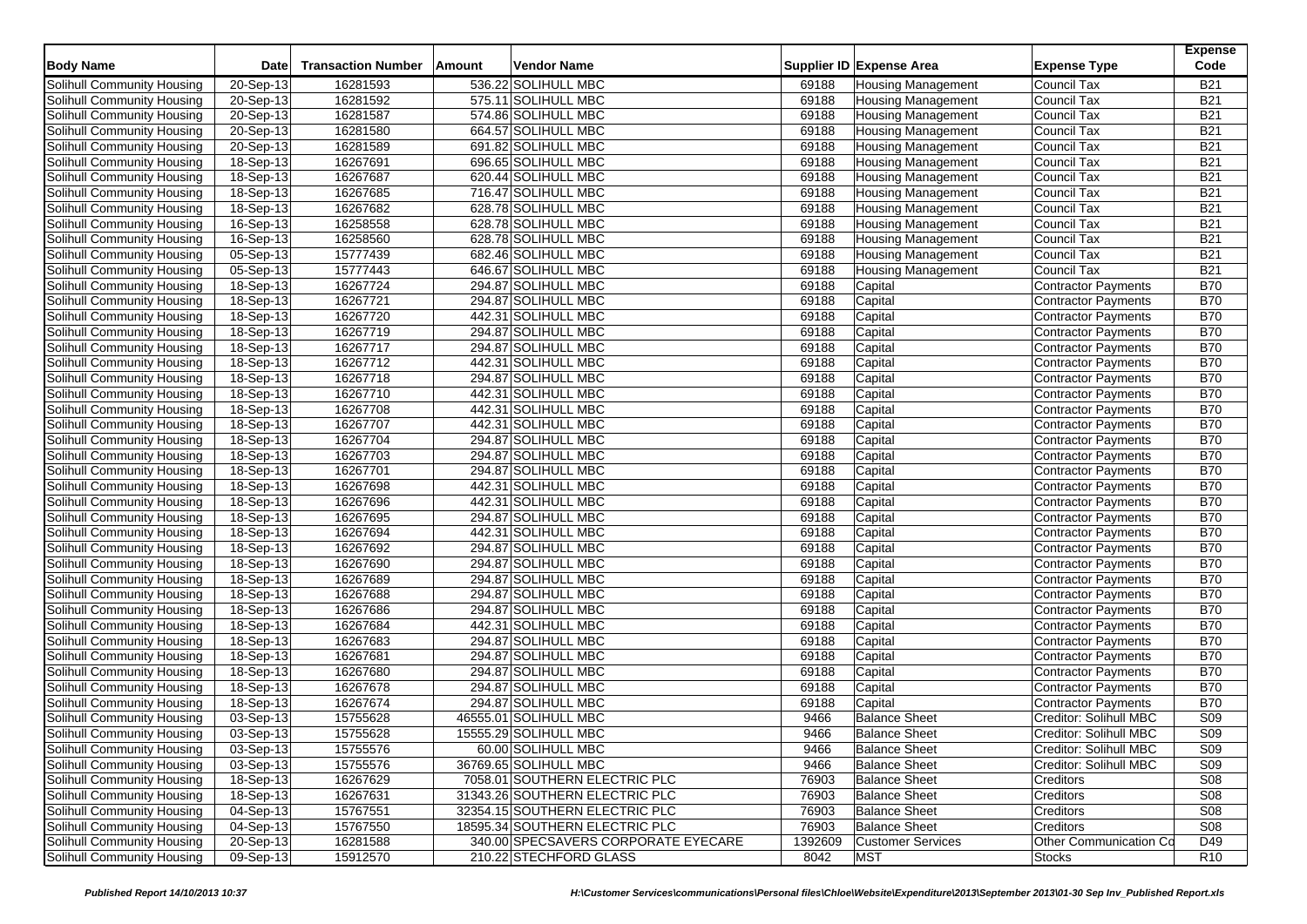| <b>Body Name</b>                                         | Date                    | <b>Transaction Number</b> | Amount | <b>Vendor Name</b>                       |               | Supplier ID Expense Area                               | <b>Expense Type</b>           | <b>Expense</b><br>Code |
|----------------------------------------------------------|-------------------------|---------------------------|--------|------------------------------------------|---------------|--------------------------------------------------------|-------------------------------|------------------------|
| Solihull Community Housing                               | 17-Sep-13               | 16265604                  |        | 16250.00 STEVEN J BAKER CLIENTS A/C      | 165418        | Investment, Planning & Service Rents                   |                               | <b>B22</b>             |
| Solihull Community Housing                               | 16-Sep-13               | 16261583                  |        | 1739.11 SUPRA UK LTD                     | 73055         | <b>MST</b>                                             | <b>Stocks</b>                 | R <sub>10</sub>        |
| Solihull Community Housing                               | 10-Sep-13               | 15924548                  |        | 708.20 THE BECK CO LTD                   | 8207          | <b>MST</b>                                             | <b>Stocks</b>                 | R <sub>10</sub>        |
| Solihull Community Housing                               | 10-Sep-13               | 15918547                  |        | 270.96 THE BECK CO LTD                   | 8207          | <b>MST</b>                                             | <b>Stocks</b>                 | R10                    |
| Solihull Community Housing                               | 09-Sep-13               | 15912610                  |        | 3444.30 THE BECK CO LTD                  | 8207          | <b>MST</b>                                             | <b>Stocks</b>                 | R <sub>10</sub>        |
| Solihull Community Housing                               | $09-Sep-13$             | 15912608                  |        | 405.27 THE BECK CO LTD                   | 8207          | <b>MST</b>                                             | <b>Stocks</b>                 | R <sub>10</sub>        |
|                                                          | 11-Sep-13               | 16010547                  |        | 1305.00 THE COMMUNITY LAW PARTNERSHIP    | 2774686       | <b>Housing Management</b>                              | Legal Fees                    | D52                    |
| Solihull Community Housing                               | 23-Sep-13               | 16289655                  |        | 250.64 THE DANWOOD GROUP LTD             | 251165        | Finance                                                | <b>ICT Consumables</b>        | D33                    |
| Solihull Community Housing<br>Solihull Community Housing |                         |                           |        |                                          | 213344        |                                                        |                               | A60                    |
|                                                          | 12-Sep-13               | 16192966                  |        | 5036.25 THE KNIGHT PARTNERSHIP           |               | Investment, Planning & Services Agency Staff           |                               |                        |
| Solihull Community Housing                               | 03-Sep-13               | 15755631                  |        | 29.50 TOTAL BACK CARE CENTRE             | 102397        | <b>Customer Services</b>                               | Furniture                     | D11                    |
| Solihull Community Housing                               | 03-Sep-13               | 15755631                  |        | 40.00 TOTAL BACK CARE CENTRE             | 102397        | <b>Customer Services</b>                               | Furniture                     | D11                    |
| Solihull Community Housing                               | 03-Sep-13               | 15755631                  |        | 525.00 TOTAL BACK CARE CENTRE            | 102397        | <b>Customer Services</b>                               | Furniture                     | D11                    |
| Solihull Community Housing                               | 18-Sep-13               | 16267627                  |        | 515.62 TOTAL GAS & POWER LTD             | 687955        | <b>Balance Sheet</b>                                   | Creditors                     | S <sub>08</sub>        |
| Solihull Community Housing                               | 18-Sep-13               | 16267626                  |        | 1574.22 TOTAL GAS & POWER LTD            | 687955        | <b>Balance Sheet</b>                                   | Creditors                     | S08                    |
| Solihull Community Housing                               | $23-Sep-13$             | 16289714                  |        | 2704.00 TYNETEC LTD                      | 2050832       | <b>Housing Management</b>                              | Equipment Rental/Lease        | D <sub>18</sub>        |
| Solihull Community Housing                               | 23-Sep-13               | 16289713                  |        | 3431.22 TYNETEC LTD                      | 2050832       | <b>Housing Management</b>                              | <b>Equipment Rental/Lease</b> | D18                    |
| Solihull Community Housing                               | 26-Sep-13               | 16314581                  |        | 584.89 TYRER BUILDING CONTRACTORS        | 104269        | Capital                                                | <b>Contractor Payments</b>    | <b>B70</b>             |
| Solihull Community Housing                               | 26-Sep-13               | 16314580                  |        | 400.00 TYRER BUILDING CONTRACTORS        | 104269        | Capital                                                | Contractor Payments           | <b>B70</b>             |
| Solihull Community Housing                               | 09-Sep-13               | 15902633                  |        | 991.40 TYRER BUILDING CONTRACTORS        | 104269        | Capital                                                | Contractor Payments           | <b>B70</b>             |
| Solihull Community Housing                               | 09-Sep-13               | 15902632                  |        | 2695.70 TYRER BUILDING CONTRACTORS       | 104269        | Capital                                                | <b>Contractor Payments</b>    | <b>B70</b>             |
| Solihull Community Housing                               | 09-Sep-13               | 15902630                  |        | 11067.17 TYRER BUILDING CONTRACTORS      | 104269        | Capital                                                | Contractor Payments           | <b>B70</b>             |
| Solihull Community Housing                               | 09-Sep-13               | 15902629                  |        | 413.62 TYRER BUILDING CONTRACTORS        | 104269        | Capital                                                | <b>Contractor Payments</b>    | <b>B70</b>             |
| Solihull Community Housing                               | 23-Sep-13               | 16286652                  |        | 986.00 TYRER BUILDING CONTRACTORS        | 104269        | <b>MST</b>                                             | <b>Other Works</b>            | <b>B32</b>             |
| Solihull Community Housing                               | 09-Sep-13               | 15902628                  |        | 396.80 TYRER BUILDING CONTRACTORS        | 104269        | <b>MST</b>                                             | <b>Other Works</b>            | <b>B32</b>             |
| Solihull Community Housing                               | 09-Sep-13               | 15902634                  |        | 1282.73 TYRER BUILDING CONTRACTORS       | 104269        | <b>MST</b>                                             | <b>Internal Works</b>         | <b>B31</b>             |
| Solihull Community Housing                               | 09-Sep-13               | 15902631                  |        | 6666.56 TYRER BUILDING CONTRACTORS       | 104269        | <b>MST</b>                                             | <b>Internal Works</b>         | <b>B31</b>             |
| Solihull Community Housing                               | $\overline{03}$ -Sep-13 | 15751567                  |        | 1428.06 TYRER BUILDING CONTRACTORS       | 104269        | <b>MST</b>                                             | <b>Internal Works</b>         | <b>B31</b>             |
| Solihull Community Housing                               | 03-Sep-13               | 15751566                  |        | 1519.12 TYRER BUILDING CONTRACTORS       | 104269        | <b>MST</b>                                             | <b>Internal Works</b>         | <b>B31</b>             |
| Solihull Community Housing                               | $20-Sep-13$             | 16284671                  |        | 925.00 VENN GROUP                        | 115628        | <b>Housing Management</b>                              | <b>Agency Staff</b>           | A60                    |
| Solihull Community Housing                               | 20-Sep-13               | 16284629                  |        | 925.00 VENN GROUP                        | 115628        | <b>Housing Management</b>                              | <b>Agency Staff</b>           | A60                    |
| Solihull Community Housing                               | 06-Sep-13               | 15867547                  |        | 750.00 VENN GROUP                        | 115628        | <b>Housing Management</b>                              | <b>Agency Staff</b>           | A60                    |
| Solihull Community Housing                               | 26-Sep-13               | 16317639                  |        | 536.50 VENNGROUP RECRUITMENT SOLUTIONS   | 120630        | <b>Housing Management</b>                              | <b>Agency Staff</b>           | A60                    |
| Solihull Community Housing                               | 25-Sep-13               | 16307943                  |        | 666.00 VENNGROUP RECRUITMENT SOLUTIONS   | 120630        | <b>Housing Management</b>                              | <b>Agency Staff</b>           | A60                    |
| Solihull Community Housing                               | 20-Sep-13               | 16284672                  |        | 536.50 VENNGROUP RECRUITMENT SOLUTIONS   | 120630        | <b>Housing Management</b>                              | <b>Agency Staff</b>           | A60                    |
| Solihull Community Housing                               | 05-Sep-13               | 15806549                  |        | 536.50 VENNGROUP RECRUITMENT SOLUTIONS   | 120630        | <b>Housing Management</b>                              | <b>Agency Staff</b>           | A60                    |
| Solihull Community Housing                               | 05-Sep-13               | 15807548                  |        | 666.00 VENNGROUP RECRUITMENT SOLUTIONS   | 120630        | <b>Housing Management</b>                              | <b>Agency Staff</b>           | A60                    |
| Solihull Community Housing                               | 24-Sep-13               | 16296900                  |        | 22364.60 VINSHIRE PLUMBING & HEATING LTD | 2601688       | Capital                                                | <b>Contractor Payments</b>    | <b>B70</b>             |
| Solihull Community Housing                               | 24-Sep-13               | 16296899                  |        | 22175.00 VINSHIRE PLUMBING & HEATING LTD | 2601688       | Capital                                                | <b>Contractor Payments</b>    | <b>B70</b>             |
| Solihull Community Housing                               | $13-Sep-13$             | 16251596                  |        | 24971.20 VINSHIRE PLUMBING & HEATING LTD | 2601688       | Capital                                                | <b>Contractor Payments</b>    | <b>B70</b>             |
| Solihull Community Housing                               | 13-Sep-13               | 16251595                  |        | 19418.20 VINSHIRE PLUMBING & HEATING LTD | 2601688       | Capital                                                | <b>Contractor Payments</b>    | <b>B70</b>             |
| Solihull Community Housing                               | 05-Sep-13               | 15856561                  |        | 53075.80 VINSHIRE PLUMBING & HEATING LTD | 2601688       | Capital                                                | <b>Contractor Payments</b>    | <b>B70</b>             |
| Solihull Community Housing                               | 05-Sep-13               | 15807555                  |        | 22270.20 VINSHIRE PLUMBING & HEATING LTD | 2601688       | Capital                                                | <b>Contractor Payments</b>    | <b>B70</b>             |
| Solihull Community Housing                               | 03-Sep-13               | 15755641                  |        | 24828.00 VINSHIRE PLUMBING & HEATING LTD | 2601688       | Capital                                                | <b>Contractor Payments</b>    | <b>B70</b>             |
| Solihull Community Housing                               | 03-Sep-13               |                           |        | 22272.40 VINSHIRE PLUMBING & HEATING LTD | 2601688       |                                                        | Contractor Payments           | <b>B70</b>             |
|                                                          |                         | 15755639                  |        |                                          | 2601688       | Capital                                                |                               | <b>B70</b>             |
| Solihull Community Housing                               | 03-Sep-13               | 15755640                  |        | 19933.00 VINSHIRE PLUMBING & HEATING LTD |               | Capital                                                | Contractor Payments           |                        |
| Solihull Community Housing                               | 11-Sep-13               | 16084547                  |        | 5542.19 VIRGIN MEDIA PAYMENTS LTD        | 172138        | <b>Housing Management</b>                              | <b>Utility Related Works</b>  | <b>B34</b>             |
| Solihull Community Housing                               | 20-Sep-13               | 16284673                  |        | 249433.29 WATES CONSTRUCTION LTD         | 272406        | Capital                                                | Contractor Payments           | <b>B70</b>             |
| Solihull Community Housing                               | 24-Sep-13               | 16296906                  |        | 1041.67 WEST MERCIA HOUSING GROUP        | 111517        | Investment, Planning & Services Other Fees and Charges |                               | D <sub>59</sub>        |
| Solihull Community Housing                               | 05-Sep-13               | 15772551                  |        | 630.06 WOODHULL ROOFING LTD              | 221070        | <b>MST</b>                                             | <b>External Structures</b>    | <b>B33</b>             |
| Solihull Community Housing                               | 05-Sep-13               | 15772558                  |        | 242.96 WOODHULL ROOFING LTD              | 221070        | <b>MST</b>                                             | <b>External Structures</b>    | <b>B33</b>             |
| Solihull Community Housing                               | 24-Sep-13               | 16296902                  |        | 536.50 WORKMATES BUILDING TRADES LTD     | 2185688   MST |                                                        | <b>Agency Staff</b>           | A60                    |